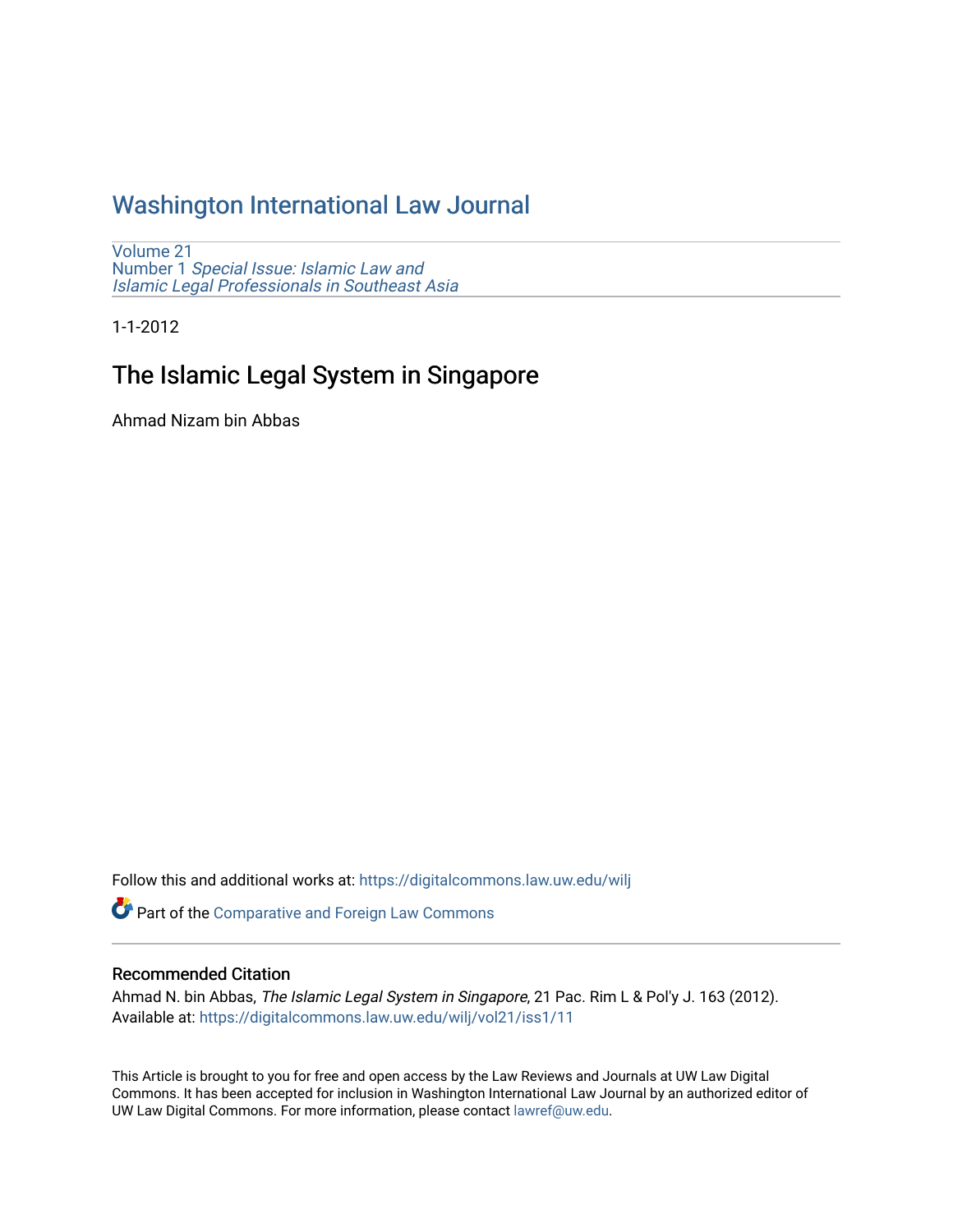# **THE ISLAMIC LEGAL SYSTEM IN SINGAPORE**

# **Ahmad Nizam bin Abbas†**

*Abstract*: In a country that is staunchly secular, it would appear to be an anomaly that the Muslim minority are free to practice their personal law when it comes to marriage, divorce, and to a certain extent inheritance. This article seeks to provide a general overview of the introduction and applicability of Muslim law in Singapore, from the colonial administration of the British to the contemporary period. The article also examines the infrastructure developed for implementing the Muslim law in Singapore and explores conflicts in jurisdiction between the country's Syariah Court and the civil courts. Written from the perspective of a lawyer practicing in both the civil and Syariah courts, this article presents the tensions and also the desire for harmonization between the two systems.††

#### I. INTRODUCTION

Unlike its larger neighbors—Indonesia and Malaysia—Singapore has a non-Muslim majority.<sup>1</sup> The legal system nevertheless provides for a Muslim to be governed by Muslim law—at least in some areas of Islamic law.<sup>2</sup> Among Singaporeans today, a Muslim is in a unique legal position. Whereas Muslims stand together with other Singaporeans under article 12(1) of the Constitution of Singapore as being equal before the law, $3$  and thus come under the umbrella jurisdiction of the Supreme Court of Singapore, they also have the privilege of invoking Islamic law when it comes to some matters of personal law. Furthermore, for other matters of personal law, Islamic law may apply to them automatically even if they do not choose to invoke it. $4$ 

 <sup>†</sup> The author would like to thank Amirudeen Bin Hamid Sultan, Ahmad Khalis Bin Abdul Ghani (Intern and Consultant, respectively at Straits Law Practice), and Dr. Ann Black (Deputy Director, Center for Public, International & Comparative Law, University of Queensland and the ASLI Fellow at NUS) for all their constructive comments in the preparation of this article.

<sup>††</sup> In accordance with the policies of the *Pacific Rim Law & Policy Journal*, foreign words that have entered common English usage will not be italicized. Foreign words that are not in common usage will be italicized. Arabic words will not use diacritical marks such as macrons. However, apostrophes and reverse apostrophes will be employed to signal the letters *hamza* and *'ayn*, respectively. 1

According to the 2010 Census of Population of the Singapore Department of Statistical Release, only 15% of Singaporeans are Muslims. 2

Administration of Muslim Law Act, Act No. 27 of 1966, § 39, 145 (2010) (Sing.) [hereinafter AMLA]; Supreme Court of Judicature Act, Rules of Court 1999 ed.

CONST. OF SINGAPORE, art. 12.1. 4

Article 12(3) of the Constitution of Singapore provides that Article 12 does not invalidate or prohibit any provision regulating personal law. However, Article 15 does not authorize any act contrary to any general law relating to public order, public health or morality. Examples of general laws include the Penal Code, the Maintenance of Religious Harmony Act, the Societies Act, and the Undesirable Publications Act.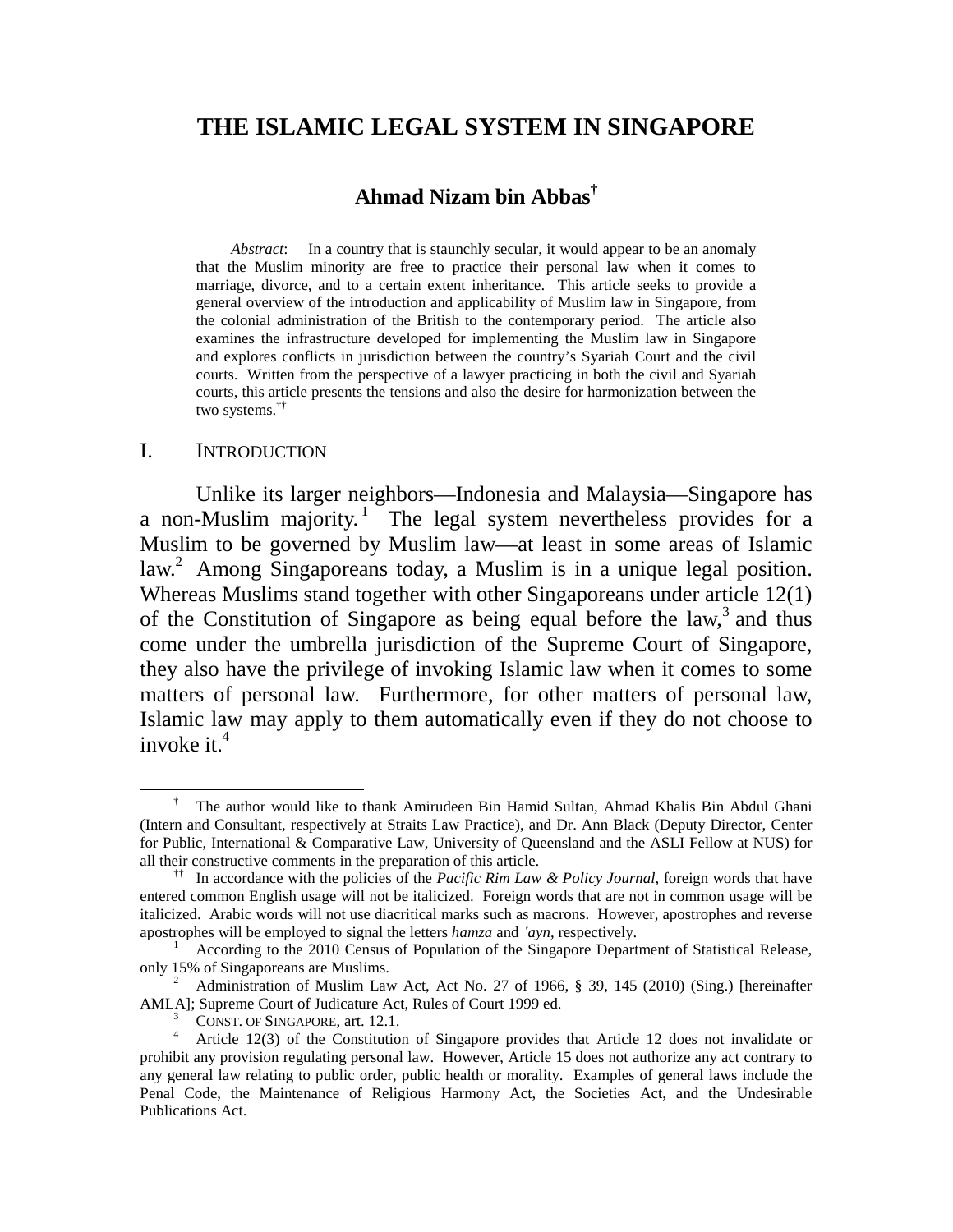### II. THE EVOLVING ROLE OF ISLAMIC LAW IN SINGAPORE

The roots of Singapore's plural legal system can be traced back to when Singapore was a British colony.<sup>5</sup> Until 1880, the British embraced a policy of *laissez-faire* with respect to Muslim ritual and Muslim personal law in Singapore.<sup>6</sup> This was encapsulated in a set of rules promulgated by Sir Stamford Raffles in 1823 before he left Singapore: "In all cases regarding the ceremonies of religion and marriages and the rules of inheritance, the laws and custom of the Malays will be respected, where they shall not be in contrary to reason, justice or humanity."<sup>7</sup> In keeping with this general principle, the Second Charter of Justice of 1826 contained a caveat that, while English Law was to be applied in Singapore, it could be modified to suit the religious beliefs and customs of the local inhabitants.<sup>8</sup>

Over the nineteenth and twentieth centuries, laws governing Muslims in Singapore and the Straits Settlements more broadly developed out of a complex combination of judicial precedent and statutory intervention.<sup>9</sup> *Hawah v. Daud* is the earliest reported judicial decision in which a court refused to apply British common law to Muslims in Singapore and instead applied what that court understood to be "Islamic law."<sup>10</sup> In this case, the Court of Judicature of Prince of Wales Island, Singapore and Malacca modified the English common law rule under which a woman's property automatically became her husband's upon marriage, as she no longer possessed capacity to hold property, thus allowing Muslim women to retain the capacity of holding property in their own names upon marriage as well as entitling them to a share of property in the event of divorce.<sup>11</sup>

The subsequent enactment of the 1880 Mahomedan Marriage Ordinance in Singapore was a landmark in that "for the first time, the British

 $rac{1}{5}$  The Second Charter of Justice was issued by the Crown on November 27, 1826 (extending the jurisdiction of the Court of Judicature of Prince of Wales' Island to the two other territories of the Straits Settlements, Singapore and Malacca). While English law was adopted as the basic law relating to marriages in Singapore, a caveat was included allowing for the development of personal law based on religious beliefs and customs of the local inhabitants—Hindus, Jews, and Muslims. 6

 $6$  The Straits Settlements Mahomedan Marriage Ordinance, enacted in 1880, was the earliest statute in Muslim law in Singapore.

<sup>&</sup>lt;sup>7</sup> MOSHE YEGAR, ISLAM AND ISLAMIC INSTITUTIONS IN BRITISH MALAYA: POLICIES AND IMPLEMENTATION (1979).<br><sup>8</sup> HALSBURY'S LAWS OF SINGAPORE: FAMILY LAW 12 (2006).

 $^8$  Halsbury's Laws of Singapore: Family Law 12 (2006).<br>9 For more on these historical developments, see M.B. HOOKER, ISLAMIC Law in SOUTH-East Asia 84-122 (1984).<br><sup>10</sup> (1868) SLR Leic 253. In this case, which was heard in 1865, the husband had taken possession of

the title deeds of the wife's property and then divorced her under Muslim law. *Id.* She sued him for the recovery of her property. Under the then prevailing common law, the husband became entitled to all his wife's property upon marriage. *Id.* <sup>11</sup> HALSBURY'S LAWS OF SINGAPORE, *supra* note 8.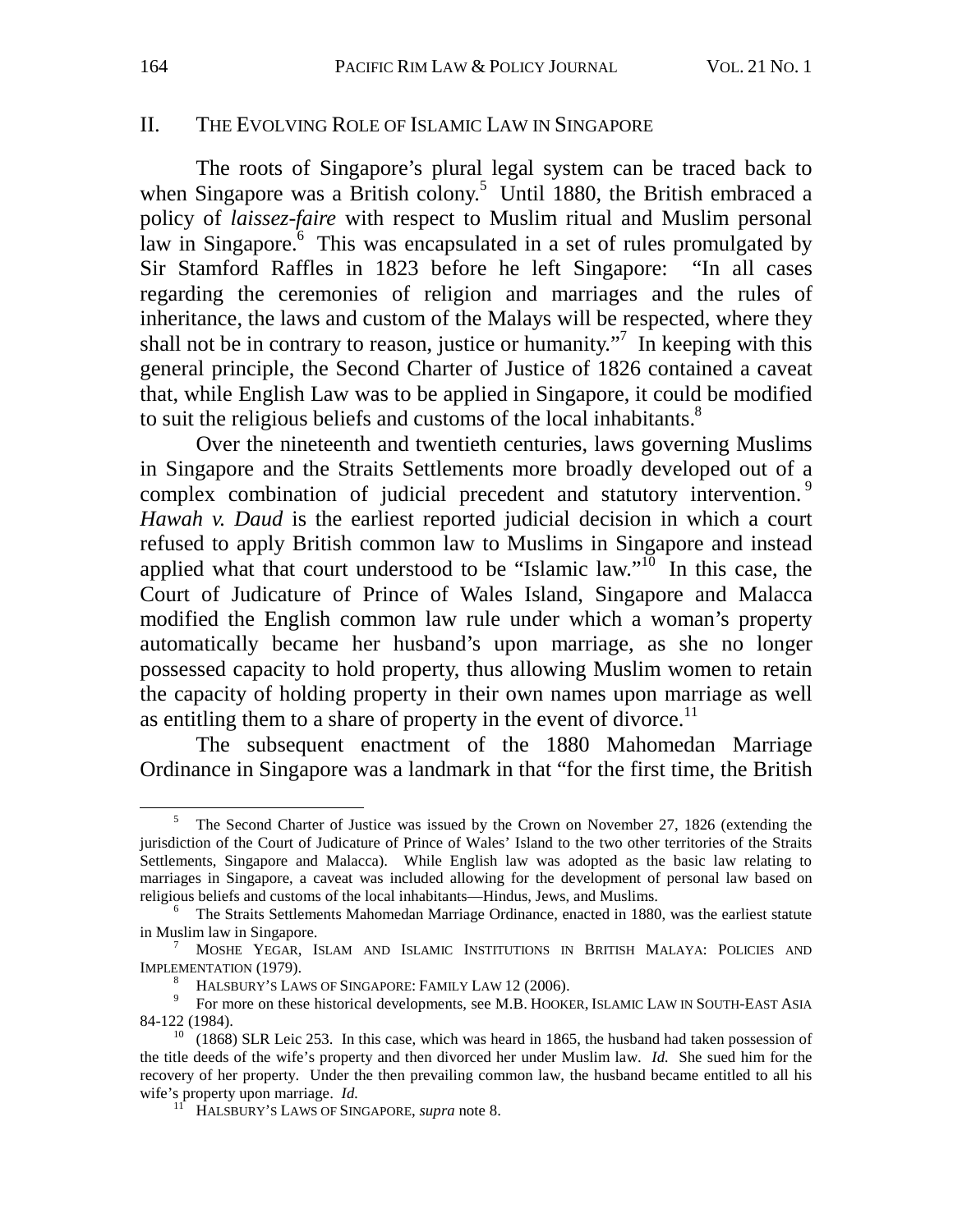colonial authorities officially recognized, through legislation, the status of Muslim personal law within the colony."<sup>12</sup> This Ordinance formally provided for the registration of Muslim marriages and divorces and explicitly empowered the Governor of Singapore to appoint *kathis* or *kadis* (*qadis* or Islamic judges) to facilitate the administration of Islam. 13 Important amendments were made to the Ordinance in 1908, 1923, and 1957—the last of which provided for the establishment of a separate Syariah<sup>14</sup> Court of Singapore.<sup>15</sup>

When Singapore became an independent nation in 1965, it thus inherited a particular mode of integrating Islamic law into the law of the state—and of applying it to its Muslim population.<sup>16</sup> It had the opportunity, however, to further evolve its method of regulating Muslim affairs and family law in a manner that was appropriate to Singapore's new situation. Article 153 of the Singapore Constitution provides that "the Legislature shall, by law, make provision for regulating Muslim religious affairs and for constituting a Council to advise the President [of Singapore] in matters relating to the Muslim religion."<sup>17</sup>

# III. THE ISLAMIC LEGAL SYSTEM IN CONTEMPORARY SINGAPORE

The 1966 Administration of Muslim Law Act ("AMLA") is the primary statute that sets out the provisions for regulating Muslim religious affairs and the framework of how Islamic law in Singapore is applied. The AMLA was largely shaped by then-Attorney General of Singapore, the late professor Dr. Ahmad Ibrahim. 18 Although Dr. Ibrahim had no formal training in Islamic law (he graduated with first class honors in economics and law from Cambridge University), he wrote extensively about the administration of Muslim law in the region and significantly influenced its development.

<sup>&</sup>lt;sup>12</sup> TAUFIK ABDULLAH & SHARON SIDDIQUE, ISLAM AND SOCIETY IN SOUTHEAST ASIA (1986).<br><sup>13</sup> Mahommedan Marriage Ordinance V of 1880.<br><sup>14</sup> "Syariah" is the local spelling of "Shari'a".

<sup>&</sup>lt;sup>15</sup> HOOKER, *supra* note 9, at 99-101.<br><sup>16</sup> As stated in the official website of the Syariah Court of Singapore, the Syariah Court was the fruition of a study by a select committee made up of lawyers, *kadis*, and local religious leaders. SYARIAH COURT SINGAPORE, http://app.syariahcourt.gov.sg/syariah/front-end/SYCHome\_E.aspx (last visited Aug. 11, 2011). The president and staff of the Syariah Court do not come under the purview of the Singapore Legal Service but the Ministry of Community Development, Youth and Sports (which itself has evolved from the Ministry of Social Affairs). *Id.* After Singapore's independence, the government's power to create a Syariah Court was contained under Section 34 of the AMLA, whereby "the president of Singapore may by notification in the Gazette constitute a Syariah Court for Singapore." AMLA, § 34.

<sup>&</sup>lt;sup>17</sup> Article 153 was inserted into the Constitution in 1955 and has been there ever since, in spite of Singapore becoming independent in 1965.

<sup>&</sup>lt;sup>I8</sup> AHMAD IBRAHIM, FAMILY LAW IN MALAYSIA (3d ed. 1997).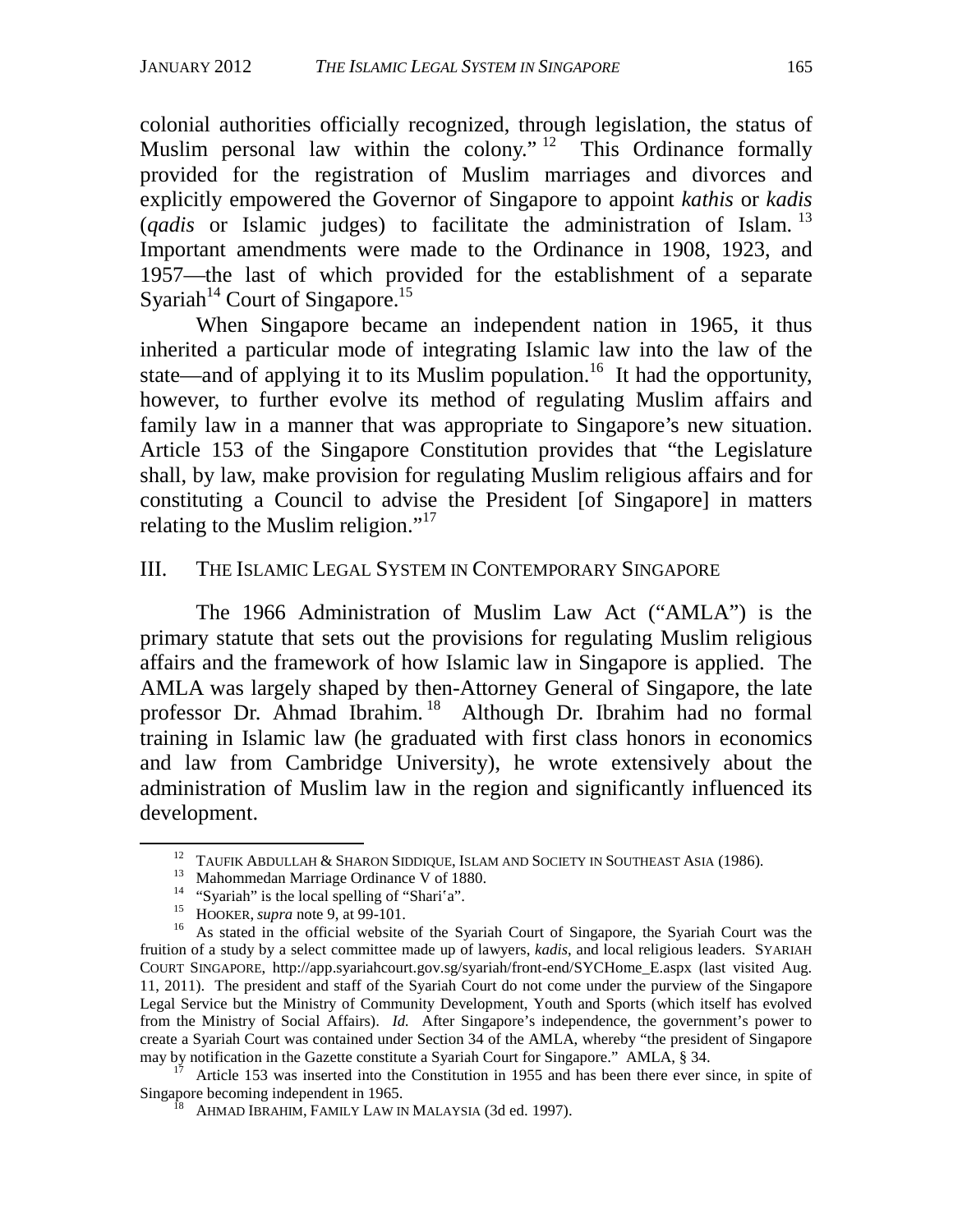On the question of what substantive interpretation of Islamic law the courts should follow, the statute is largely silent.<sup>19</sup> In various clauses in the AMLA, particularly those relating to marriage and divorces, one finds time and again the statement that the courts should rule "in accordance with Muslim law."<sup>20</sup> There is no definition of Muslim law.<sup>21</sup> The ambiguity about where, precisely, "Muslim law" is to be found becomes more striking in those passages where AMLA's requirement that judges resolve cases "in accordance with Muslim law" is followed by the qualifying phrase ''and modified, where applicable, by Malay custom".<sup>22</sup> The majority of Muslims in Singapore are Sunni Muslims, who subscribe to the Shafi'i (Malay: Syafi'i) school of Islamic legal interpretation (*madhhab*).<sup>23</sup> There is every reason to believe that the drafters of the AMLA expected the Syariah courts in independent Singapore, for the most part, to follow Shafi'i interpretations.<sup>24</sup> However, it was probably intentional that this was not spelled out, so as to allow for the possibility that the Syariah courts might choose in certain circumstances to follow the lead of other schools of interpretation.<sup>25</sup>

 In some areas, the AMLA specifies the actual substantive interpretation of Islamic law that judges should follow.<sup>26</sup> In the section on judicial dissolution of marriage (*faskh*), for example, the AMLA specifies the acceptable grounds for dissolution.<sup>27</sup> Also, there is a section setting forth the books or sources of law upon which a judge can rely in determining disputes on inheritance and succession.<sup>28</sup>

The AMLA sets out the powers and ambit of the key Muslim institutions in independent Singapore in outlining the structure and authority of three key Islamic institutions: the Islamic Religious Council (Majlis Ugama Islam Singapura or "MUIS"), the Registry of Muslim Marriages

<sup>&</sup>lt;sup>19</sup> *Id.* at 10.<br><sup>20</sup> *See, e.g.,* AMLA, § 52(2) (payment of a consolatory gift or *mutaah* upon divorce).<br><sup>21</sup> *See generally* AMLA.<br><sup>22</sup> *See id.* § 112 (distribution of the Muslim's estate).<br><sup>23</sup> ISLAMIC FAMILY LAW I An-Na'im ed. 2002). 24 AMLA, § 33 (specifying that the authorities to be followed in issuing any ruling of the *fatwa*

committee shall ordinarily follow the tenets of the Shafi'i school of law).<br><sup>25</sup> *Id.* § 33(2) (providing that where the following of the tenets the Shafi'i school of law will be opposed to public interest, tenets of any o

<sup>&</sup>lt;sup>26</sup> *Id.* § 49.<br><sup>27</sup> *Id.*<br><sup>28</sup> *Id.* § 114. Section 114 lists the texts 1) the English translation of the *Quran* by A. Yusuf Ali or Marmaduke Pickthall; 2) *Mohammedan Law* by Syed Ameer Ali; 3) *Minhaj et Talibin* by Nawawi, translated by E. C. Howard from the French translation of Van den Berg; 4) *Digest of Moohummudan Law* by Neil B. E. Baillie; 5) *Anglo-Muhammadan Law* by Sir Roland Knyvet Wilson, 6th Edition Revised by A. Yusuf Ali; 6) *Outlines of Muhammadan Law* by A. A. Fyzee; and 7) *Muhammadan Law* by F. B. Tyabji.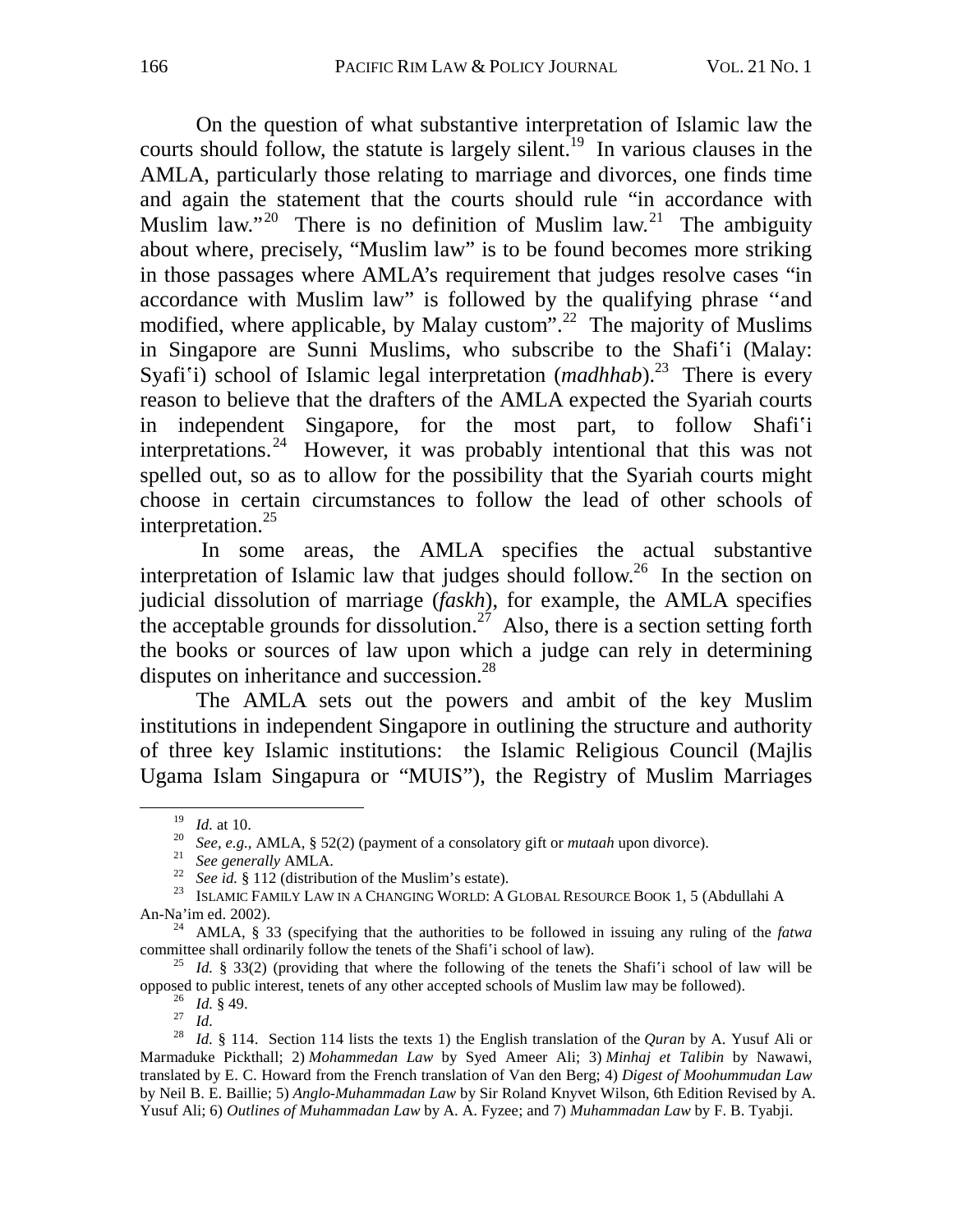("ROMM"), which administers marriages under Muslim law, and the Syariah court system.<sup>29</sup> Because the AMLA effectively establishes and defines the powers of the institutions involved in the administration of Islamic law in the country,  $30$  this article's overview of the Islamic segments of Singapore's contemporary legal system will be structured according to the major sections of this legislation: MUIS, the Syariah Court, and ROMM.

# IV. MAJLIS UGAMA ISLAM SINGAPURA

The Majlis Ugama Islam Singapura (MUIS) was created to administer the general religious life of Muslims and plays a number of important roles in establishing and administering rules to regulate Muslim life in Singapore.<sup>31</sup> The president of the MUIS is empowered to constitute the Appeals Board that hears appeals from decisions of the Syariah courts.<sup>32</sup> The MUIS has the power to issue legal rulings on questions of Islamic law (*fatwas*) that arise in cases under the jurisdiction of the civil court.<sup>33</sup>

The MUIS is comprised of a president, vice-president, *mufti* (Islamic legal scholar qualified to give legal opinions), and a prescribed number of others appointed on the recommendation of the minister and from a list of nominees by specific Muslim societies.<sup>34</sup> All Council members are appointed by the President of Singapore and are deemed public servants for the purposes of the Penal Code.<sup>35</sup> It is a statutory requirement that a copy of the minutes of all meetings of the MUIS be sent to the President of Singapore.<sup>36</sup>

The AMLA lists the several roles and functions of the MUIS in the administration of matters relating to the Muslim religion and to the life of Muslims in Singapore, including the *hajj*, *halal* certification, identification of "false doctrine,"37 Muslim endowments (Ar: *waqf*; Malay: *wakaf*), *zakat*  (obligatory charitable giving), and other charitable contributions for the support and promotion of Islam and the Muslim community in Singapore.<sup>38</sup>

<sup>&</sup>lt;sup>29</sup> See AMLA, parts II-IV.<br>
<sup>31</sup> *Id.*<br>
<sup>31</sup> See AMLA, part II.<br>
<sup>32</sup> *Id.* § 55(4).<br>
<sup>33</sup> *Id.* § 32.<br>
<sup>34</sup> *Id.* § 7.<br>
<sup>35</sup> *Id.* § 21.<br>
<sup>35</sup> *Id.* § 21.<br>
<sup>36</sup> *Id.* § 21.(4).<br>
<sup>36</sup> *Id.* § 21.(4).<br>
<sup>37</sup> Under the AMLA ceremony, or act that is contrary to the Muslim law, the court shall presume that such doctrine, ceremony or act is contrary to the Muslim law. Although there is no reported decision on whether this statutory presumption has ever been invoked, the emphatic tone is striking. AMLA, § 139(2). AMLA, part IV.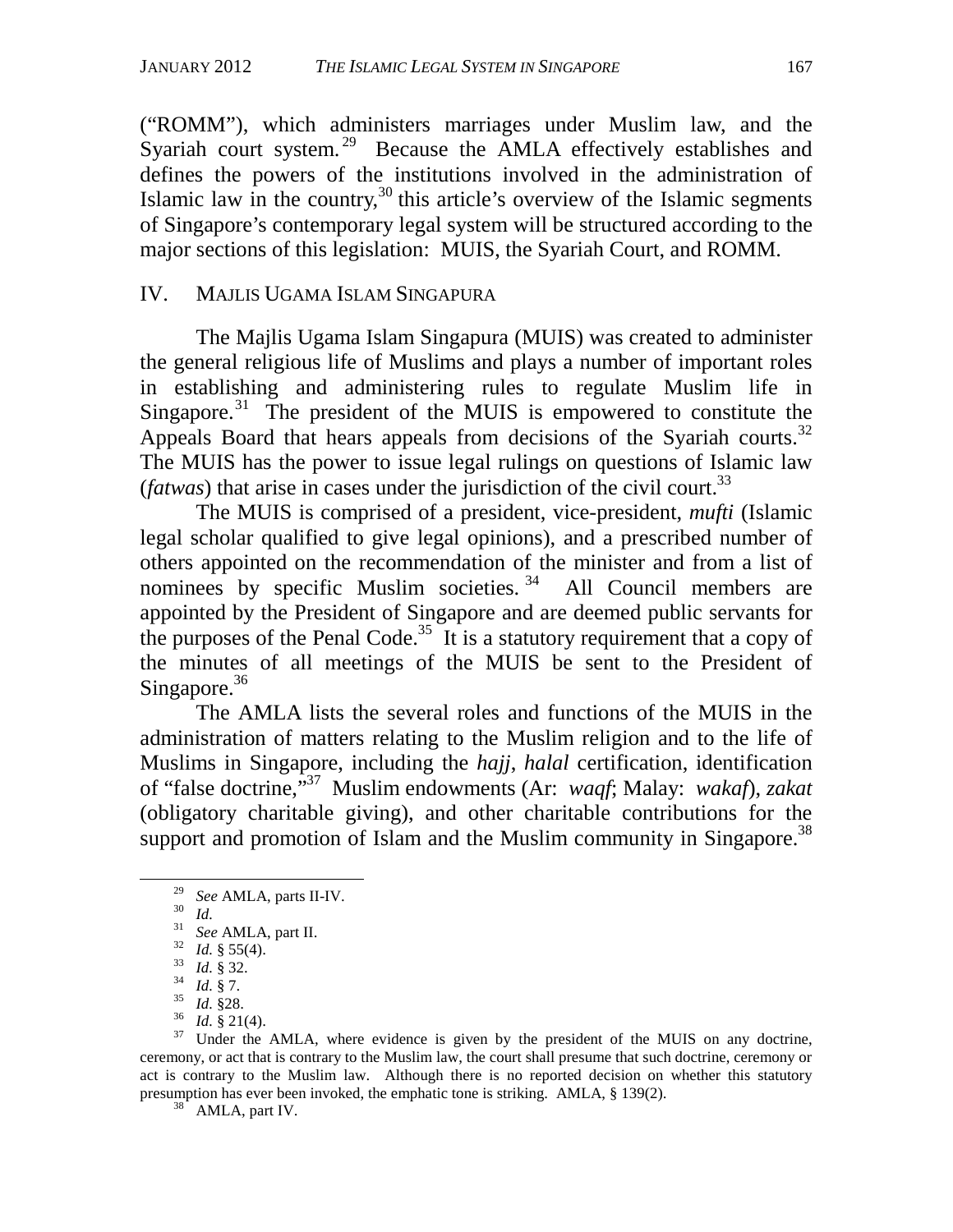The MUIS does not have the power to impose fines or commit anyone to prison for breaches under the AMLA.<sup>39</sup> It can, however, act with the authority of a public prosecutor and commence cases in the criminal courts. The MUIS has recently been given the power to initiate prosecution not only of business entities that violate its regulations but also of the officers of those companies.<sup>40</sup>

# *A. Regulation of Religious Foundations (*Wakaf*)*

The MUIS is charged with managing *wakaf* land: trust property that has been dedicated for pious, religious, and charitable purposes under Muslim law.41 All *wakaf* property located in Singapore automatically vests in the MUIS and may not be conveyed, assigned, or transferred.<sup>42</sup> The 1999 amendments to the AMLA have increased the efficiency of *wakaf* administration as it became mandatory henceforth<sup>43</sup> for all *wakaf* land to be registered with the MUIS.<sup>44</sup> Failure to comply with the registration requirement constitutes an offence punishable with a fine or imprisonment or both.45 This change was welcoming news for conveyancers who can now ascertain the status of a property by searching the registry of *wakaf*s. It has also recently been made clear that the MUIS has significant power to appoint, supervise and, if necessary, remove the administrators of *wakafs*. 46

Although the MUIS regulates *wakafs* and occasionally intervenes in their administration to ensure compliance with the law, disputes over *wakaf* property must be adjudicated in the civil courts, which are thus placed in the

<sup>39</sup>*See* AMLA. 40 AMLA, § 88D.

<sup>&</sup>lt;sup>42</sup> *Id.*<br><sup>43</sup> *Id.* This applies to every *wakaf* created retrospectively (i.e., even before the July 1, 1968 AMLA  $\frac{\$ \ 64(1))}{44}$  AMLA,  $\$64$ .<br> $\frac{45}{45}$  *M*  $\frac{8}{64(11)}$ 

<sup>&</sup>lt;sup>45</sup> Id. § 64(11).<br><sup>46</sup> In *Syed Abbas bin Mohamed Alsagoff and Another v. Islamic Religious Council of Singapore,* [2009] SGHC 281, the high court clarified that Sections 58(4) and (5) of the AMLA confer power on the MUIS to appoint and remove those entrusted with administering a *wakaf* ("*mutawalli*") and to remove existing trustees from a *wakaf*. Indeed, as long as it appears to the MUIS that any *wakaf* or endowment has been mismanaged, there are no trustees appointed to the management of the *wakaf* or endowment, or it would be otherwise to the advantage of the *wakaf* or endowment to appoint a *mutawalli*, MUIS does not require a court order to take such actions. The relevant provisions read "[t]he trustees of the *wakaf* or endowment appointed under the instrument creating, governing or affecting the same shall, subject to the provisions of this Act, manage the *wakaf* or endowment but the Majlis shall have power to appoint *mutawallis*, and for such purpose to remove any existing trustees . . . . The Majlis may at any time remove any *mutawalli* appointed by it and appoint another in his place." AMLA, § 58.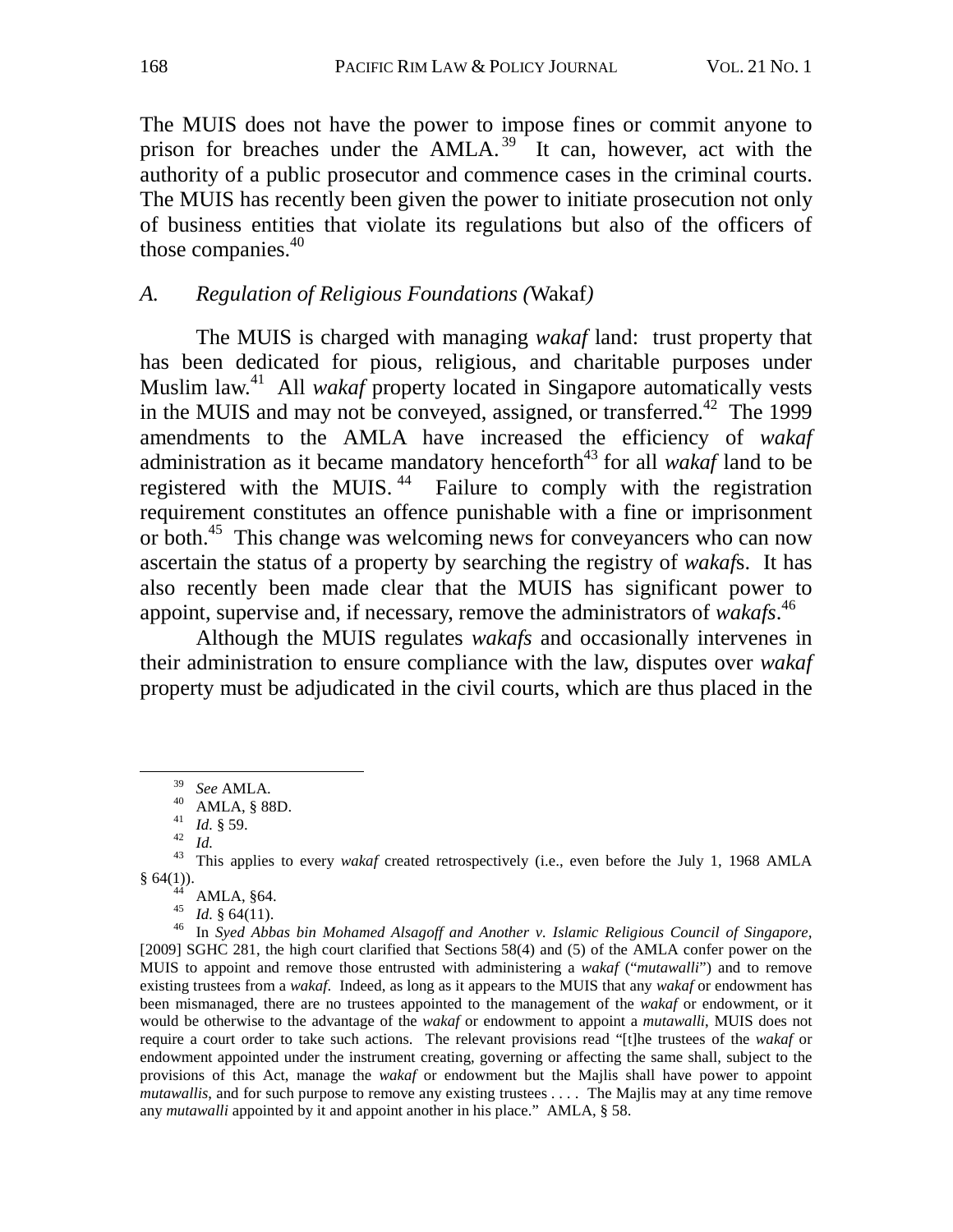position of having to interpret Muslim  $law<sup>47</sup>$ . As we shall discuss below, civil courts adjudicating these cases may request an opinion by the MUIS on questions of Muslim law, but the courts are not obliged to follow an opinion by the MUIS and indeed they sometimes choose not to in practice.

# *B. The MUIS Fatwa Committee*

The MUIS has been entrusted with the responsibility to advise Singaporeans on questions of Muslim law.<sup>48</sup> Section 31 of the AMLA provides for the creation within the MUIS of a Fatwa Committee (or Legal Committee) consisting of an official Mufti, two fit and proper members of the MUIS Council, and not more than two other fit and proper Muslims who are not MUIS members.<sup>49</sup> The Mufti is appointed by the President of Singapore.<sup>50</sup> As the chairman of the Fatwa Committee and by his mandatory inclusion in the MUIS Council, the Mufti plays a highly influential role in providing guidance on matters touching on the religious life of Muslims in Singapore.<sup>51</sup> The Mufti is supported by a staff located in the Office of the Mufti. $52$ 

Ordinarily, the Fatwa Committee follows the tenets of the Shafi'i school of law in issuing any ruling,  $53$  but it can depart from this and follow the tenets of any of the accepted schools of Muslim law "if the Fatwa Committee considers that the following of the tenets of the Shafi'i School of Law will be opposed to the public interest."<sup>54</sup> This is a curious piece of legislation, and its existence is probably attributable to the period when the members of the old Mohameddan Advisory Board were from all four schools of thought. A comprehensive, though not exhaustive, list of *fatwas* can be found on the MUIS website.<sup>55</sup>

 <sup>47</sup> *See, e.g.*, Abdul Rahman bin Mohamed Yunoos and Anor v. Majlis Ugama Islam Singapura [1995] 2 SLR 705.<br><sup>48</sup> AMLA, § sec. 3.

<sup>&</sup>lt;sup>49</sup> Prior to the 2009 amendments to the AMLA, it was required that the chairman of the Fatwa Committee be the Mufti himself. The law has now been amended so that the Mufti may recuse himself from the Fatwa Committee in situations where he has a conflict of interest. As succinctly explained by Dr. Yaacob Ibrahim, *fatwas* are made in the name of the MUIS, not the Mufti, and thus, where appropriate, it need not necessarily be the Mufti himself who appears in court when an opinion or evidence on Muslim law is required*. See* Hansard record of Parliament sitting on Nov. 17, 2008 on the AMLA (Amendment) Bill, Second Reading.<br>  $\begin{array}{c}\n 50 \quad \text{AMLA, } \S 30. \\
 \hline\n 51 \quad Id. \S 31.\n \end{array}$ 

<sup>52</sup> *Id.*<br>53 *Id. S* 33.<br><sup>54</sup> *Id.* § 33.<br><sup>55</sup> MAJLIS UGAMA ISLAM SINGAPURA (ISLAMIC RELIGIOUS COUNCIL OF SINGAPORE), www.muis.gov.sg (last visited Sept. 11, 2011).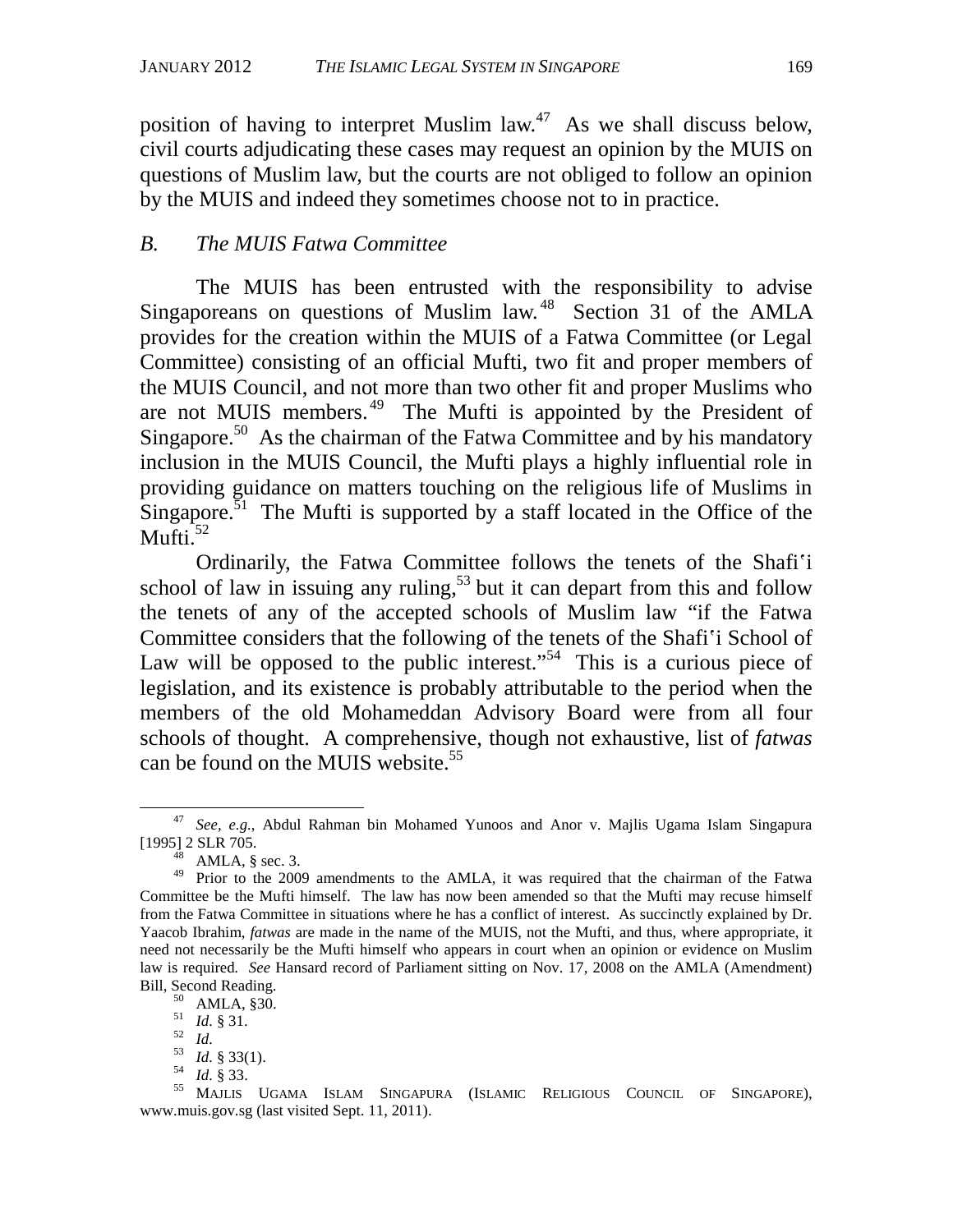Upon request, the Fatwa Committee can issue a *fatwa* on any point of Muslim law.<sup>56</sup> Any member of the public can request an opinion from the Fatwa Committee, but the Committee is not bound to respond to every request and thus naturally gives priority to questions of public interest.<sup>57</sup> Lawyers frequently solicit opinions on behalf of their clients on issues of personal status, e.g., the validity of a marriage conducted outside Singapore, inheritance, legitimacy of children, and adoption issues. Any court is permitted to ask the MUIS for an opinion if a case before the court raises a question of Muslim law.<sup>58</sup> Upon receipt of such a request, the MUIS refers the question to the Fatwa Committee for an opinion.<sup>59</sup> Finally, the Fatwa Committee may issue a *fatwa* on its own volition if it identifies an issue that it feels needs to be addressed.<sup>60</sup>

If a judge on the Syariah Court asks the MUIS for an opinion, one can reasonably expect the judge to follow the opinion—if only because, as we have noted, appeals from decisions in the Syariah Court go to an Appeals Board constituted by the MUIS president.<sup>61</sup> A more interesting question involves the treatment of MUIS *fatwas* by the civil courts*.* Civil courts, when faced with a question of Muslim law, are not obliged to seek an opinion from the MUIS.<sup>62</sup> They may do so, however, and litigants may also

- 56 AMLA, § 32.
- <sup>57</sup>*Id.* § 32(1). 58 *Id.* § 32(7).
- 
- 

<sup>59</sup>*Id.* 60 *Id.* § 32(6). 61 *Id.* § 55. Further, members of the Appeal Board are nominated by the MUIS, of which the Mufti is a member. Any Syariah court decision contrary to a *fatwa* is likely to be overruled on appeal. In *Zainudin Bin Mohamad v. the Registrar of Muslim Marriages* (Appeal Case No. 19/1997), the Appeal Board stated that since even the President of Singapore is statutorily required to seek the advice of the MUIS in respect to legal issues under Islamic law, the Registrar of Muslim Marriages has more reason to respect and take into consideration the *fatwas* from the Islamic point of view.<br><sup>62</sup> As Muslim law is part of the law of the land, civil courts have the power to interpret the law on

their own. Alternatively they have, in at least one case, allowed parties to agree upon an interpretation of Islamic law that would resolve their dispute. In *Shiraz Abidally Husain and Another v. Husain Safdar Abidally*, the court assured itself that this agreed position represented one of the legitimate competing interpretations of Islamic law. It then applied that position, without asking the MUIS for an opinion that might lead to a contrary opinion. The Court of Appeal, the highest judicial authority in Singapore, was faced with a case involving the distribution of a deceased Muslim's monies amongst his children. One party wanted the Court to nullify an agreement by all the children for the monies to be divided equally, whether son or daughter. At the hearing below, High Court Judge Kan Ting Chiu had preceded the examination of the facts by inviting the parties to commit to an agreed position on the various aspects of Islamic law of inheritance. The Court of Appeal adopted a similarly cautious position: "we concluded that there was an agreement among the six children on [May 28, 2003] to distribute to themselves equally regardless of the quantum of moneys remaining in the bank accounts after meeting the payments of the pecuniary legacies under the Will. Such an agreement was not inconsistent with Muslim law and was binding on them." *Shiraz Abidally Husain and Another v. Husain Safdar Abidally*, [2007] SGCA 16.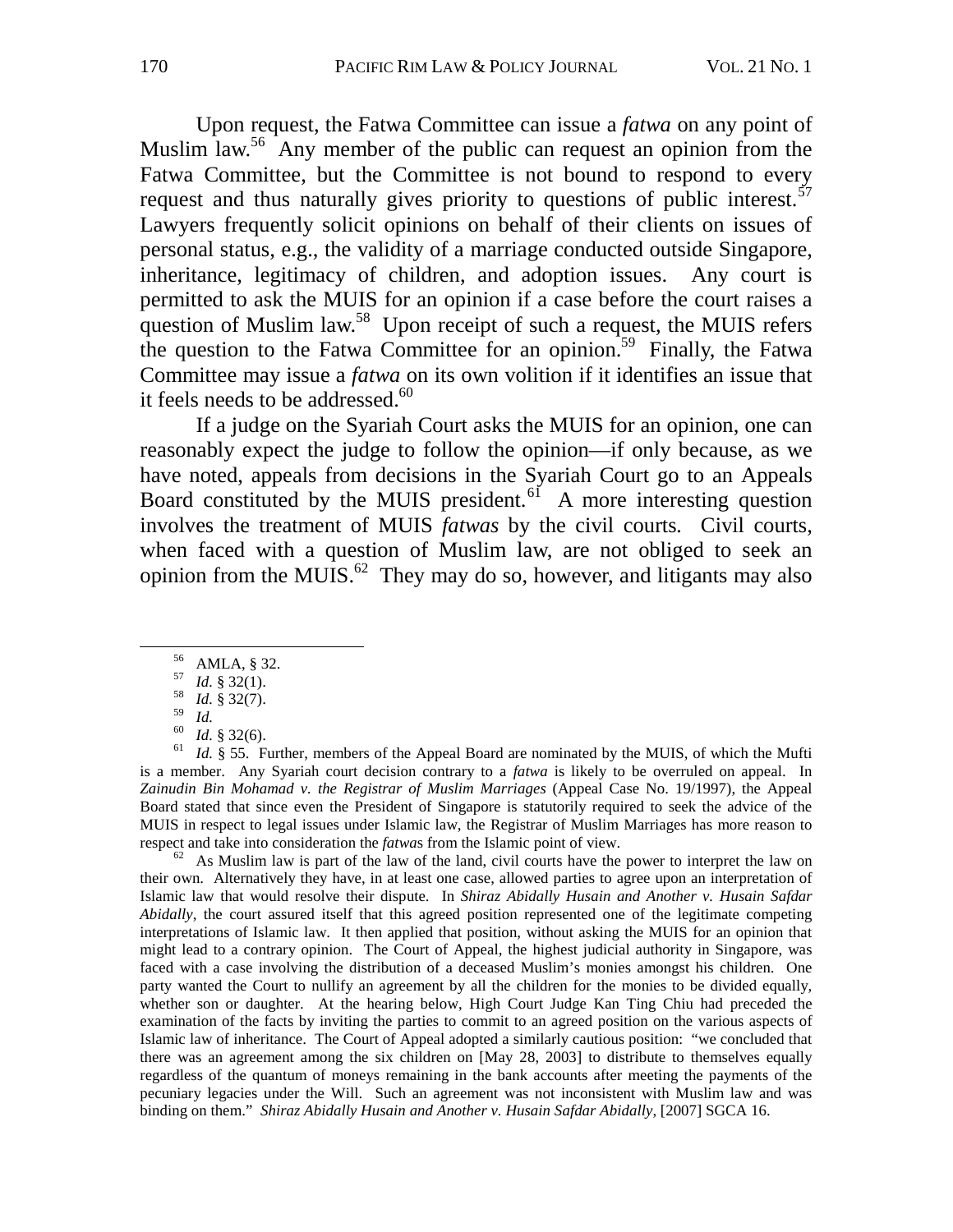inform the court about *fatwas* considered relevant to the dispute. The courts, however, are not bound to accept them.<sup>63</sup>

While the high court has not followed the MUIS *fatwas* in all cases, it cannot be said that *fatwa*s are neither useful nor effective in civil litigation. Civil courts do generally abide by the MUIS's rulings, although, as these cases have shown, courts may resist where they find that the ruling contradicts statute or an established principle of civil law, or rule in favor of another interpretation of Muslim law that is applicable to the case. <sup>64</sup> Interestingly, on at least one occasion, the MUIS modified its interpretation of Muslim law by aligning it more closely to civil law practice so as to reduce the difficulty faced by the Muslim public arising from conflict of law issues. $65$ 

#### V. THE SYARIAH COURT

The AMLA also establishes and regulates Singapore's Syariah Court.<sup>66</sup> In *Norhamisah Haroon*, the then-Registrar summed up the ambit of the Syariah Court as follows: "[t]he Syariah Court is a creature of statute. It derives its jurisdiction and power under the AMLA. Any jurisdiction or power that it purports to possess must be expressly provided in [the] AMLA."<sup>67</sup> Appeals from the Syariah Court are taken to an Appeals Board supervised by the MUIS, which will be discussed below.

 <sup>63</sup> For example, in *Saniah Binte Ali and Others v. Abdullah Bin Ali*, a case involving a dispute over the distribution of retirement funds held by the state, High Court Justice L.P. Thean declared that while the court respected the opinion of the Fatwa Committee bearing on the issue, it was not absolutely bound to it. [1990] 1 SLR(R) 555. In a 2004 case involving a dispute over the *nuzriah* (letter of wishes) of the deceased, the high court went even further and examined the manner in which the Fatwa Committee made its ruling. In *Mohamed Ismail bin Ibrahim and Another v. Mohammad Taha bin Ibrahim*, Justice Rubin stated that he had the "highest regard" for the Fatwa Committee, but did not consider the high court bound to follow its ruling. [2004] 4 SLR(R) 756. 64 *Shafeeg Bin Salim Talib and Another v. Fatimah Bte Abud Bin Talib and Others* [2009] SGHC

<sup>100.</sup> The issue concerned the civil law doctrine of joint tenancy, a form of property ownership wherein the death of one of the joint tenants results in the share of the deceased tenant automatically passing to the surviving tenant. In this case, Justice Lee Sieu Kin declined to follow an older MUIS *fatwa* on the issue of joint tenancy, stating that "half of the [property] is considered as inheritance and should be distributed according to Islamic [i]nheritance law (*faraidh 'ilm al-faraid*)." *Id.* Justice Lee held, instead, that the deceased's interest in the property had, upon his death, passed to the surviving joint tenant and was therefore not part of the estate. *Id.* 65 The decision in *Shafeeg Bin Salim Talib*, [2009] SGHC 100, was followed by an announcement

from MUIS that Muslims could bequeath their share of property owned under a joint tenancy, based on certain criteria. In doing this, the Fatwa Committee took great pains to explain the rationale behind their new *fatwa*, making it clear that it was prepared to review old rulings.<br><sup>66</sup> *See* AMLA, part III.<br><sup>67</sup> Decision of Registrar of Syariah Court in Syariah Summons No. 14585 of 1999.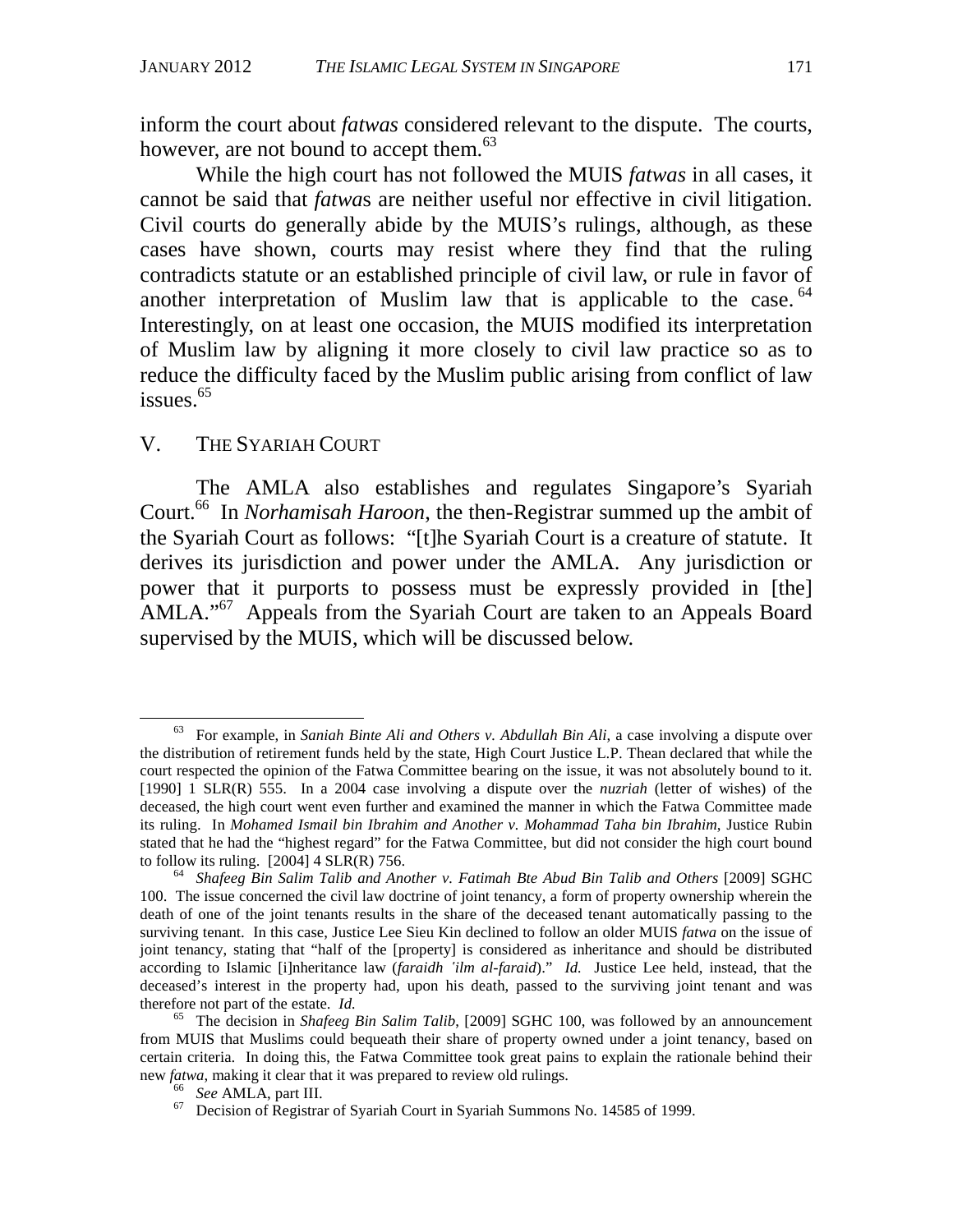# *A. Jurisdiction of the Syariah Court*

The jurisdiction of the contemporary Syariah Court is specific.<sup>68</sup> It covers "actions and proceedings in which all the parties are Muslims or where the parties were married under the provisions of the Muslim law,<sup>59</sup> involving issues of 1) marriage;<sup>70</sup> 2) divorces (*talak* or *talaq*), including *fasakh* (*faskh*)*, talik* divorce (*taliq altalaq*), and *khulu* (*khul*);<sup>71</sup> $\hat{3}$ ) betrothal, nullity of marriage or judicial separation; 4) the disposition or division of property on divorce;<sup>72</sup> or 5) the payment of *maskahwin* (bride price), maintenance, and consolatory gifts. $73$ 

With respect to marriage and divorce, the AMLA suggests that, in the event that one party has, during the course of the marriage, renounced Islam, the Syariah Court will nonetheless continue to have jurisdiction over the matter.<sup>74</sup> The Syariah Court also has jurisdiction in circumstances where the parties first married under the Women's Charter because one of them was non-Muslim, and then later underwent another marriage registration under Muslim law at ROMM upon the party's conversion to Islam.<sup>75</sup>

To be clear, in establishing its jurisdiction the Syariah Court may sometimes have to determine whether a party is a Muslim. The Syariah Court does not have jurisdiction over parties simply because they *claim* to be Muslim; the court must determine that they are in fact Muslim.<sup>76</sup> This can be a complex question. In determining whether a marriage was entered into

appellant argued against the refusal of the Registrar of Muslim Marriages to register his marriage. The Appeal Board emphatically held that because the Fatwa Committee was of the opinion that the followers of *Qaddiyani* (or *Ahmadiya*) were infidels or non-Muslims, the AMLA was not applicable to them, regardless of whether they themselves profess to be Muslims. *Id.* 

 <sup>68</sup> AMLA, § 35(2). Justice Lai Siu Chiu stated in the high court case of *Chaytor v. Zaleha A Rahman* [2001] 1 SLR(R) 504, [2001] SGHC 56, that the Syariah Court is a specialist court created by Parliament to administer Muslim law. In the course of such administration, the Syariah Court will have to apply Muslim law. *Id.* The presence of the Syraiah Court strengthens the application of Muslim law. *Id.* <sup>69</sup> AMLA, § 35(2). <sup>70</sup> *Id* 

<sup>&</sup>lt;sup>71</sup> *Id.*<br><sup>72</sup> *Id.*<br><sup>73</sup> *Id.*<br><sup>74</sup> *Id.* § 35 (specifying that the Syariah Court shall have jurisdiction where the parties were married under the provisions of the Muslim law).

<sup>&</sup>lt;sup>75</sup> This was made clear by the high court decision of *Noor Azizan bte Colony (alias Noor Azizan bte Mohamed Noor) v. Tan Lip Chin (alias Izak Tan)*. [2006] 3 SLR 707. In the MUIS Appeal Board case, *Yeo Pei Chern v. Isa Seow Zheng Xin alias Mohammed Isa Abdullah* (Appeal Case No*.* 23/2007), the Board considered several cases where parties had contracted both civil and Muslim marriages, and held that the "parties do not take themselves out of Muslim marriage laws by contracting a civil marriage in the first instance." *Id.* On the contrary, the civil courts have taken the position that they do not have jurisdiction in divorce proceedings grounded on a civil marriage registered at the Registry of Marriages when the parties subsequently conduct a Muslim marriage.<br><sup>76</sup> In *Zainudin Bin Mohamed v. Sharifah Alphia Binte Syed Ali* (Appeal Case No. 19/1997), the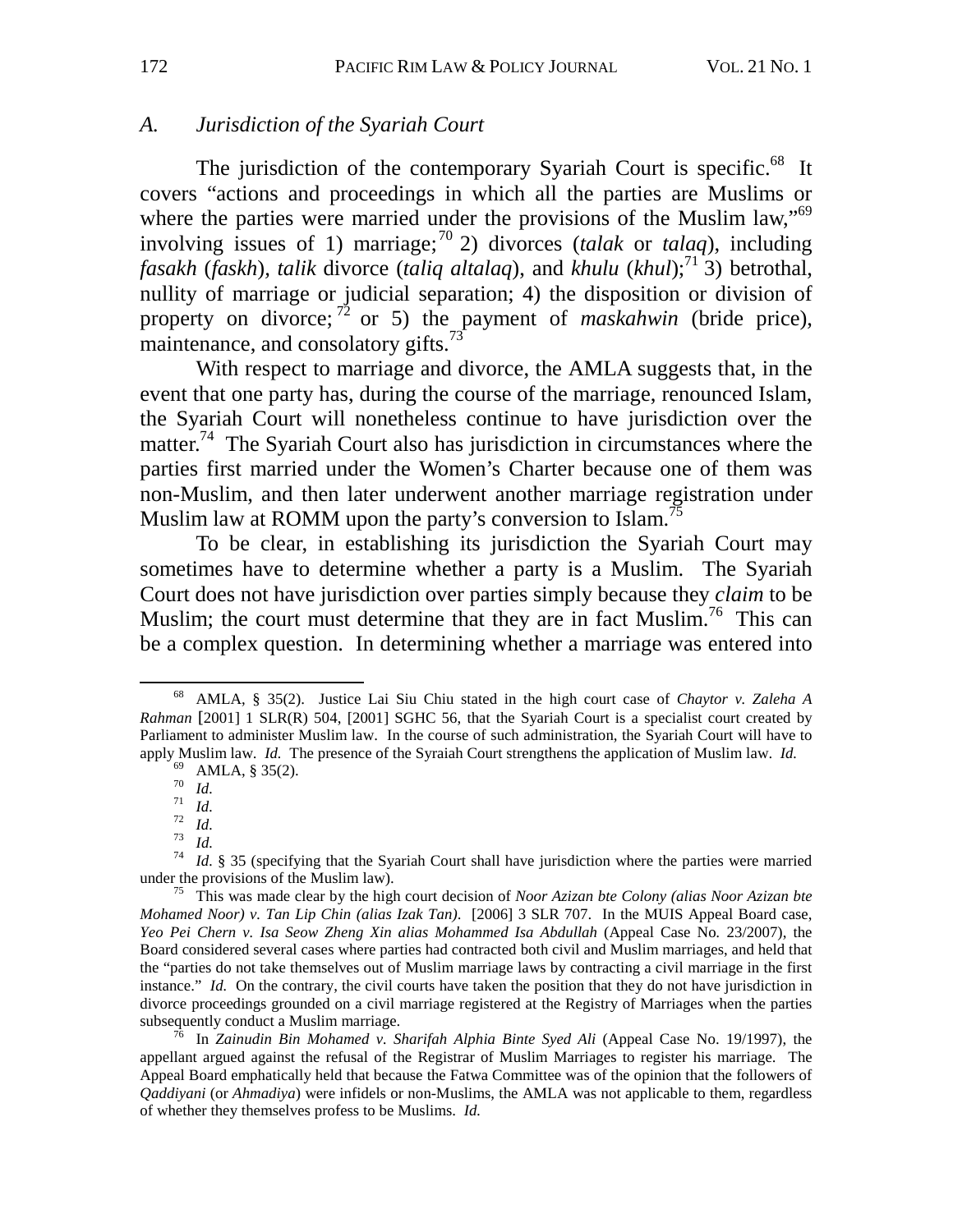"under the provisions of Islamic law," the court may rely upon a *fatwa* of the Legal Committee. This is seldom done, however, because the Syariah Court (and the Appeal Board) ordinarily has the expertise to decide the issue on its own.

The Appeal Board has held that the location in which a marriage takes place does not by itself determine whether it was a Muslim marriage.<sup>77</sup> Furthermore, some marriages between Muslims and non-Muslims may appear, at first blush, to follow Islamic rites but may be found, as a legal matter, not to be marriages made "under the provisions of the Muslim law."<sup>78</sup> When analyzing the legality of a marriage through the lens of Islamic law, it is imperative to look at the substance rather than the form of the marriage, and to critically consider whether the circumstances surrounding the marriage conformed to the norms of Islamic law. This fundamental precept was reiterated by the MUIS Appeal Board in *Yeo Pei Chern v. Isa Seow Zheng Xin alias Mohammed Isa Abdullah.*<sup>79</sup>

Once it assumes jurisdiction over a divorce proceeding, the Syariah Court also acquires jurisdiction to make orders relating to matrimonial properties situated outside Singapore.<sup>80</sup> As observed by the Appeal Board, it would be anomalous if the Court had power to dissolve a marriage solemnized outside Singapore but could not adjudicate on a property located outside Singapore.<sup>81</sup> Furthermore, the Syariah Court does not relinquish jurisdiction merely because a court in another country also has jurisdiction over the case. $82$ 

<sup>77</sup> *Yeo Pei Chern v. Isa Seow Zheng Xin alias Mohammed Isa Abdullah* (Appeal Case No. 23/2007)*.* 78 In *Othman bin Abdul Rahman v. Norsiah bte Abdul Latip*, the Appeal Board stated that the

marriage certificate of a couple who had purportedly entered into marriage in Golok, Thailand, could not be accepted as proof that all the conditions necessary for a valid Muslim marriage had been satisfied by the marriage ceremony which they had undergone there. [1990] SGMML 4.<br><sup>79</sup> (Appeal Case No. 23/2007). The appellant, a non-Muslim, and the respondent, a Muslim, had

undergone a civil marriage in 1997 in the U.S., where they had both been studying at the time. *Id.* The parties had then entered into what appeared, at first sight, to be a Muslim marriage in London sometime in 2000. *Id.* It was later disputed as to whether the appellant had converted to Islam at the time, which went to the fundamental issue of whether the marriage ceremony was valid under Muslim law. *Id.* The Appeal Board held that there was inconclusive evidence that the London marriage had been made "under the provisions of the Muslim law" and accordingly held that the Syariah Court of Singapore had no jurisdiction to hear the matter. *Id.* <sup>80</sup> Khadijah Omar v. Mohamed Yusoff B Seeni Rawther (Appeal Case No. 02/2000). <sup>81</sup> *Id* 

<sup>81</sup> *Id.* 82 In *Kenyo Timur Ery Respati v. Mohamed Jamalludin bin Mohamed Shariff* (Appeal Case No. 18/2005), the parties had contracted their marriage in Indonesia, and the husband objected to Singapore's Syariah Court having jurisdiction on the basis that, under article 73(3) of the Republic of Indonesia Law (No. 7/1989), the Religious Court of Central Jakarta had exclusive jurisdiction to hear the divorce application. *Id.* The Appeal Board held that although both Singapore's and Indonesia's Syariah courts would be competent to adjudicate the matter, Singapore was the more appropriate forum because the parties and their children were living in Singapore. *Id.* It also held that Islamic law is universal and that even if there were any special customs applicable to any parties for which the Jakarta court would be more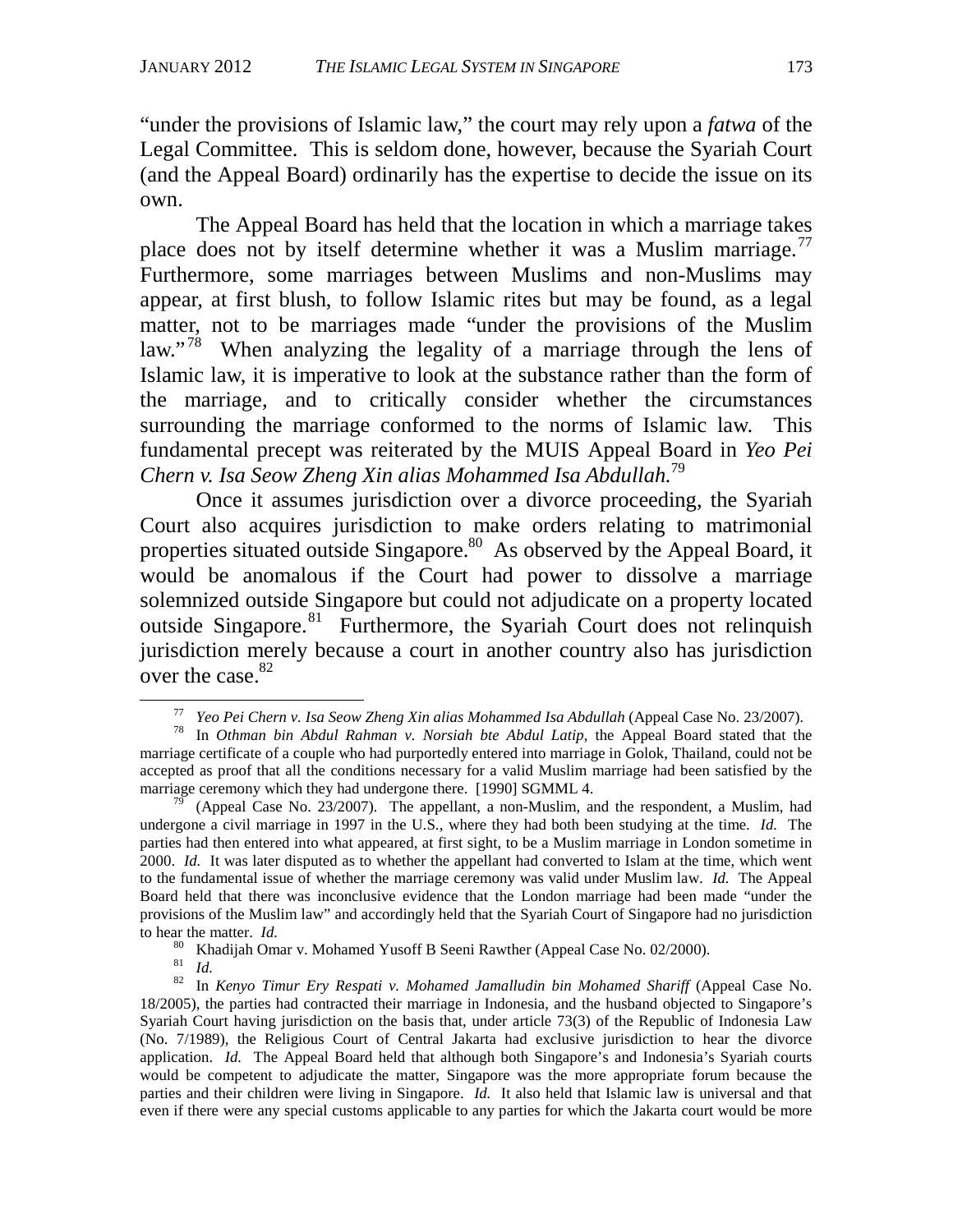In exercising its jurisdiction in marriage cases, the Syariah Court has powers that are similar to the Singapore Family Court in the civil context.<sup>83</sup> Amendments to the AMLA approved in 2008 eliminated obstacles previously faced by some litigants in enforcing Syariah Court orders.<sup>84</sup>

In matters of practice and procedure, the Syariah Court or the Appeal Board may adopt the practice and procedure applicable to civil proceedings in any court.85 For example, in *Hazlina Binti Osman v. Mohamad Fawzi Bin*  Sulaiman,<sup>86</sup> the Appeal Board considered various cases from the court of appeal in determining an application to adduce further evidence on appeal. The Syariah Court and Appeal Board have, however, consistently stressed that they will apply legal principles from the civil system appropriately and only when the issue is not treated in Muslim law.<sup>87</sup> The Syariah Court has also demonstrated openness to considering the law and procedure used in religious courts from other countries, in particular Malaysia, on issues like alimony and custody.<sup>88</sup>

 $\overline{a}$ 

competent to adjudicate, it is still open for the Syariah Court of Singapore to consider whether that special custom applies under applicable legal principles. *Id.* 

<sup>&</sup>lt;sup>83</sup> AMLA, § 52(8) (it is *in pari materia* with Section 112 of the Women's Charter on the list of factors that the court ought to take account in the division of the matrimonial assets).

 $\delta$ <sup>84</sup> One problem solved by the amendments was that prior to 2008, Syariah Court orders had to be registered at the district court to be enforceable, but the district court lacked the power to make necessary changes to those orders. *See GM v. GN*, [2004] SGDC 284. In addition, a 2008 decision by the MUIS Appeal Board created problems for spouses seeking district court enforcement of Syariah Court orders for alimony. The Appeal Board held that *muta* as "maintenance of the divorced spouse commanded by an Islamic court applying Islamic law is distinct and separate from maintenance alimony for a divorced spouse commanded by the Family Court applying civil law." *Jamal Mahammath S/o T Musthafa v Zarina Bte Abdul Majid* (Appeal Board Case 17/2008). This made it impossible to use the Family Court enforcement mechanism for breach of maintenance orders issued by the Syariah Court. Demonstrating the practical and result-oriented approach of the Singapore system, the problem was quickly solved by amending the AMLA in 2008 to explicitly state that Syariah Court orders for *nafkah iddah* (*nafaqa idda*) and *mutaah* (*muta*) will be defined as maintenance orders solely for the purposes of enforcement.<br>
<sup>85</sup> MUSLIM MARRIAGE AND DIVORCE RULES, Rule 44.<br>
<sup>86</sup> (Appeal Case No. 12/2008).<br>
<sup>87</sup> In Jofri Bin Jaffar v. Norrashida *Bts Jumad* (Appeal Case N

<sup>87</sup> In *Jofri Bin Jaffar v. Norrashida Bte Jumad* (Appeal Case No. 16/2011), the issue was whether or not the Syariah Court could by itself make a finding that the litigant was of unsound mind without the need for an order as such by the family court. *Id.* The Appeal Board held that it would be better for the determination to be made by the Syariah Court, as it would have to ensure that whatever decision it made in accordance with Islamic Law. *Id.* 88 In *Raja Jumira v. Azwar* (Appeal Case No. 21/2010), the Appeal Board cited a decision of a case

found on the official website of the Syariah High Court of Malacca. LAMAN WEB RASMI, www.mahsyariahmelaka.gov.my/web. In *Raja Jumira*, the Malaccan Syariah High Court held that the court can go against the expressed wish of such a child if that is for his or her best interest and welfare.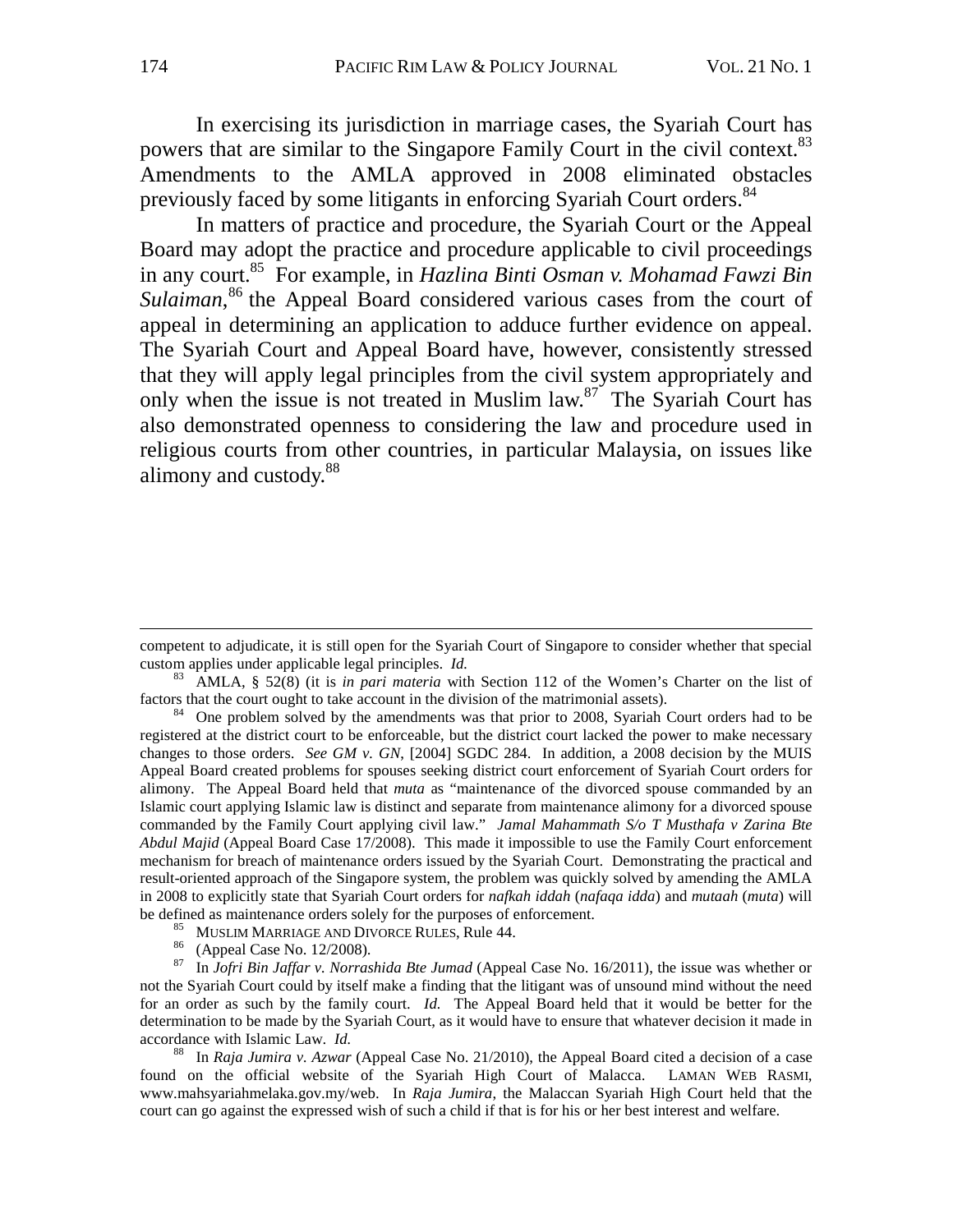# *B. Syariah Court Cases Related to Cases Being Litigated in the Civil Courts*

While the Syariah Court has jurisdiction over marriages and divorces, it has no power to grant personal protection orders, and it does not have jurisdiction over applications for maintenance.<sup>89</sup> Furthermore the Syariah Court continues, in some ways, to have more limited enforcement mechanisms than the Family Court.<sup>90</sup> As a result, lawyers in Singapore often find themselves appearing in the Syariah Court in the handling of a client's divorce and matters ancillary to divorce while appearing in the Family Court for personal protection orders and maintenance applications for the same case.

Furthermore, sometimes cases that begin in the civil courts evolve into cases that fall within the jurisdiction of the Syariah Court. For example, prior to the commencement of a divorce case; Muslim spouses may litigate issues of property ownership.<sup>91</sup> These issues are governed not by Muslim law but by the common law of property, subject to the equitable doctrines of trusts.92 However, when a divorce case is commenced, the Syariah Court acquires not only the power to issue a divorce decree, but also to make ancillary orders regarding that divorce, including orders about matrimonial assets. $93$  In such cases, the courts must work out some method of avoiding conflicting rulings. Similarly, Muslims may litigate issues of child custody and access in civil courts, under the auspices of the Guardianship of Infants

<sup>&</sup>lt;sup>89</sup> The power to grant a personal protection order is found only in the Women's Charter.

<sup>90</sup> On a related note, it would be useful to take note of the high court decision in *Chaytor v. Zaleha bte A Rahman*, where, in dismissing an appeal on a maintenance summons, Justice Lai Siu Chiu held that the civil courts shall treat a married woman against whom *talak* (*talaq*) has been pronounced as continuing in her status as a married woman for the purposes of Section 69(1) of the Women's Charter until the validity of such divorce has been confirmed by the Syariah Court. [2001] 2 SLR 236.

<sup>&</sup>lt;sup>91</sup> Parties would have to apply to the civil courts for determination under the relevant sections of the Supreme Court of Judicature Act (Chapter 322, 1999 Rev Ed) or the Subordinate Courts Act (Chapter 321, 1999 Rev Ed).

<sup>&</sup>lt;sup>92</sup> Madiah Bte Atan v. Samsudin Bin Budin, [1998] 2 SLR 679.<br><sup>93</sup> In practice, there is often little difference between the ci

In practice, there is often little difference between the civil and Muslim law on matters of matrimonial assets and children. A comparison of Section 52 of the AMLA with Sections 112(2) and 114 of the Women's Charter reveals that the methodologies in computing the division of matrimonial assets are not inconsistent with one another. In fact, it would not be uncommon for practitioners appearing before the Syariah Court to cite family court cases alongside the MUIS Appeal Board decisions on division of matrimonial assets in support of their respective positions. This is also seen in custody, care and control cases. The court of appeal's decision in *CX v. CY*, [2005] 3 SLR 690, was heavily relied upon by the MUIS Appeal Board in *Zaini bin Ibrahim v. Rafidah binte Abdul Rahman* (Appeal Case No. 26/2006), which held that joint custody orders should be the norm in custody proceedings before the Syariah Court. A close reading of the Appeal Board's opinion reveals, however, the care it took in considering the Muslim Law position prior to coming to its own judgment.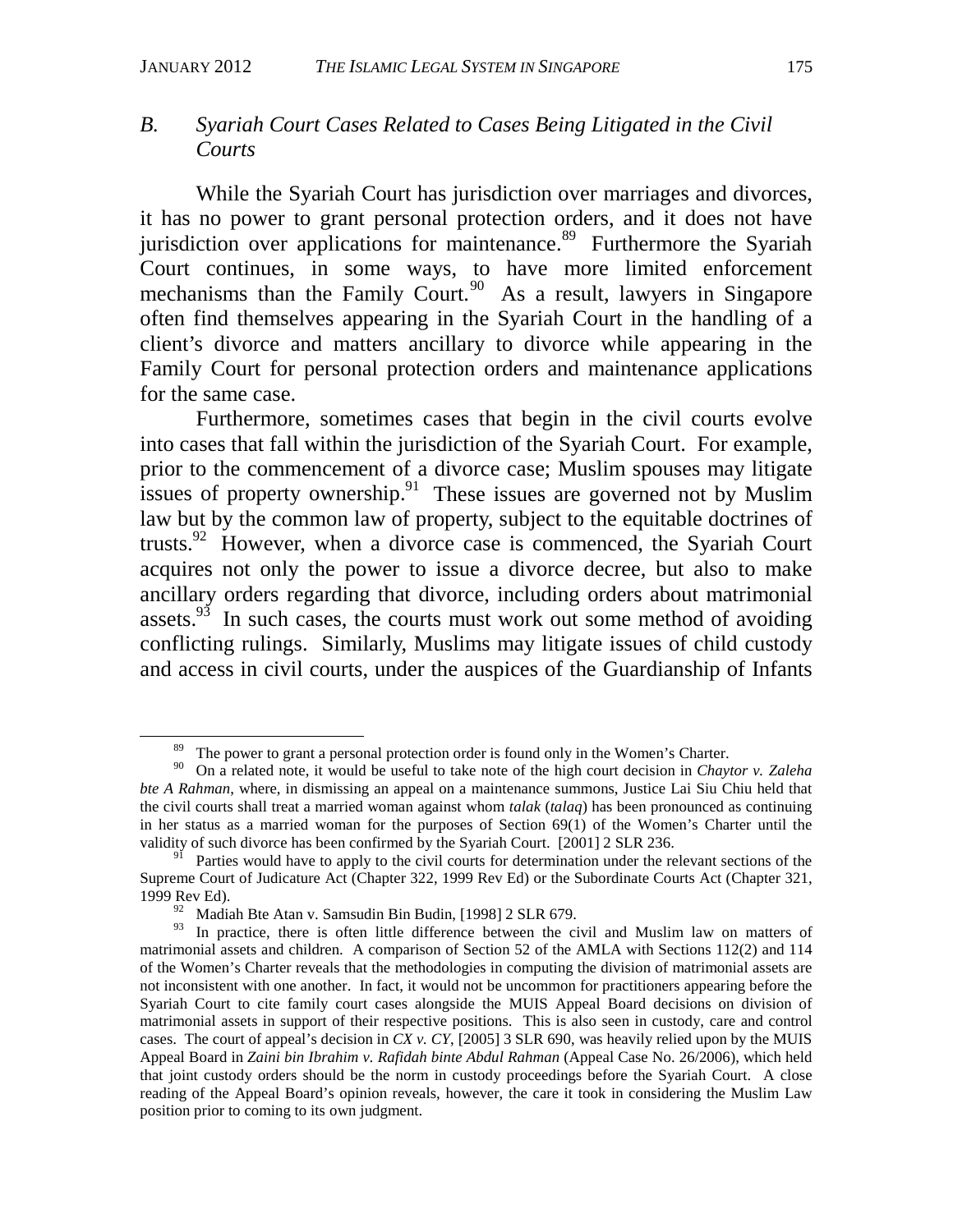Act (Cap 122, 1985 Rev Ed).<sup>94</sup> The issues in these suits will be intimately linked to divorces being litigated in the Syariah Court.

Singapore does allow for consolidation of related cases being litigated simultaneously in both the family court and Syariah Court.<sup>95</sup> At any point during the course of divorce proceedings in the Syariah Court, parties may agree to have questions of custody and access to or division of matrimonial assets on divorce moved from the Syariah Court to the civil courts.<sup>96</sup> In such cases, the parties must first undergo counseling in the Syariah Court.<sup>97</sup> The Syariah Court may, in appropriate cases, grant leave for a party to proceed in the civil courts even in the absence of agreement by both parties.<sup>98</sup> A commencement certificate will then be issued.<sup>99</sup> Where the parties proceed in the civil courts, whether by consent or with leave of the Syariah Court, the law applied by the civil courts to determine the questions of custody and access to or division of matrimonial assets is the civil law as provided for by Section 17A of the Supreme Court of Judicature Act.<sup>100</sup>

<sup>98</sup>*Id. P*<sup>98</sup> *Id.* **Where there is a prior outstanding application for custody of and access to children in the civil** courts, that outstanding application would be stayed automatically upon the commencement of proceedings for divorce or nullity of marriage in the Syariah court. AMLA, § 35A(1). Any party that wishes to proceed with the outstanding civil court application would be required to apply to the Syariah Court for leave to continue in the civil court. In the event that leave is granted, a continuation certificate will be issued, subject, of course, to any appeal that may be brought by the opposing party.  $Id. \S$  35A(2).

<sup>100</sup> The alternative jurisdiction provisions were precipitated by a landmark decision in the court of appeal, *Salijah bte Ab Latef v. Mohd Irwan bin Abdullah Teo*, [1996] 2 SLR 201. The parties had divorced in the Syariah court that ordered the husband to transfer his share and interest in their matrimonial home to the wife, upon payment of his Central Provident Fund ("CPF") monies utilized in the purchase. *Id.* When the wife was unable to obtain such a transfer, she applied to the high court for a declaration that she was entitled to sole ownership of the property. *Id.* The trial judge dismissed her application on the ground that jurisdiction was excluded by Section 16(2) of the Supreme Court of Judicature Act, as the matter was covered by Section 35(2)(d) of the AMLA. *Id.* In dismissing the appeal, the Court of Appeal held that as the subject matter was the division of property on divorce, its jurisdiction was under Section 35 of the AMLA, and accordingly, the High Court had no jurisdiction to decide the issue. Such a lack of jurisdiction could not be cured by the parties' consent. *Id.* In its judgment, the court of appeal presciently stated: "it was for the legislature to make the necessary amendments to the AMLA to enable the Syariah Court to either enforce its own orders, or to make them equivalent, for the purposes of the Supreme Court of Judicature Act, to orders of the High Court. Alternatively, the Syariah Court could be given equivalent powers of enforcement as the subordinate courts." *Id.* 

 <sup>94</sup> *Hafiani Binte Abdul Karim v. Mazlan Bin Redzuan*, [1996] 1 SLR 378.

<sup>&</sup>lt;sup>95</sup> AMLA, § 35A; Supreme Court of Judicature Act, § 17.

 $^{96}_{97}$  AMLA, § 35A.

 $\frac{97}{98}$  *Id.*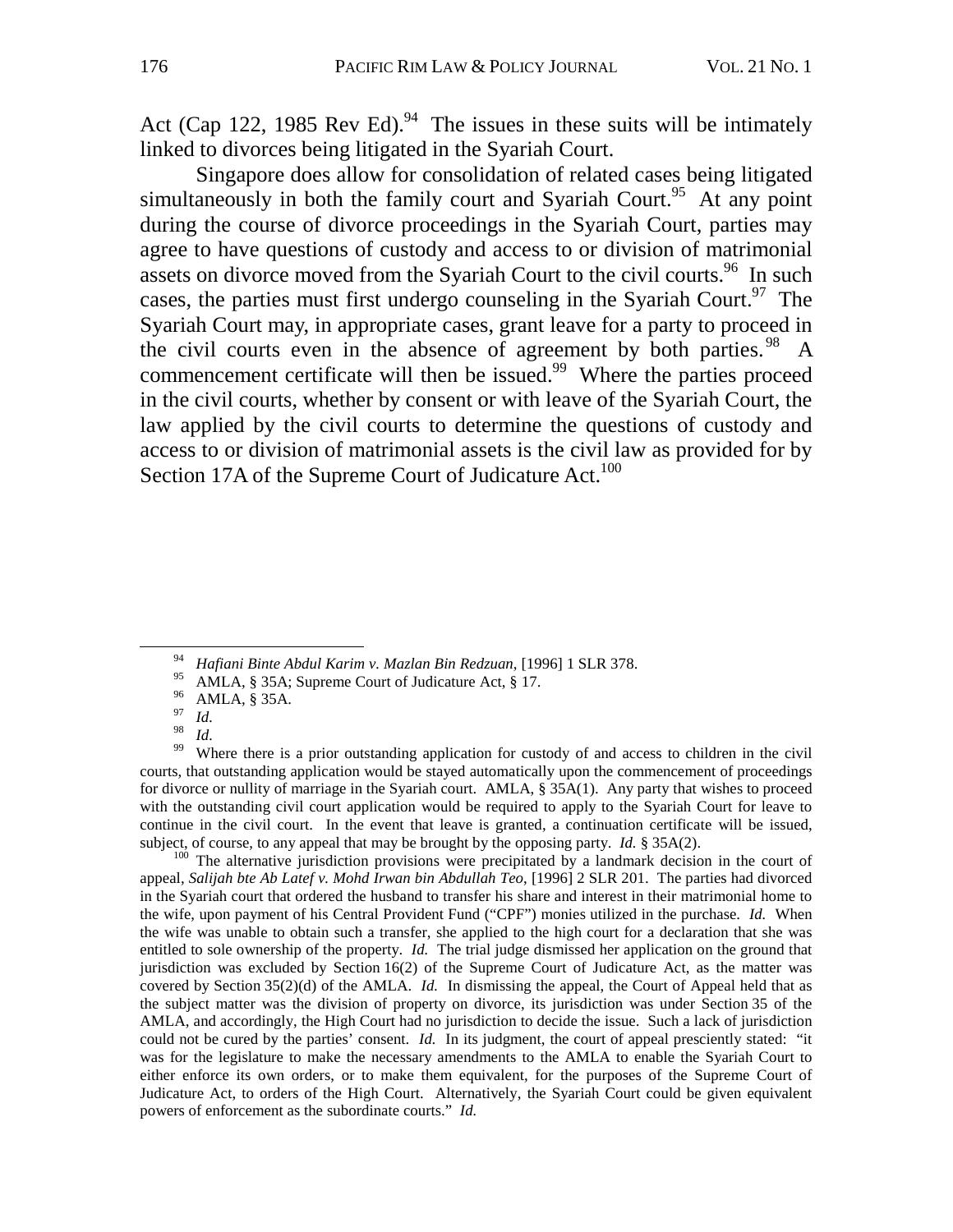# *C. Shared Responsibility Between Syariah and Civil Courts in Cases of Inheritance Regarding Muslim Estates*

Singapore law provides that Muslim estates are governed by Muslim laws of inheritance.<sup>101</sup> Although standard Islamic doctrine permits a Muslim to dispose of some wealth via bequest, the bulk of the estate must be passed in fixed shares to the deceased's heirs. $102$  Many Muslims do not make bequests, in which case the entire estate is inherited by the heirs in fixed shares. In arranging for the disposition of a Muslim's estate, a legal representative often has to deal with both the Syariah Court and the civil courts, albeit for different purposes.<sup>103</sup>

All grants for probate or letters of administration<sup>104</sup> are issued either by the civil high court or district court, depending on the value of the deceased's estate.<sup>105</sup> If the Muslim deceased made a will, the high court or district court, as the case may be, is to enforce it to the extent that it is consistent with Muslim law.<sup>106</sup> The court may request a *fatwa* ruling from the MUIS to determine whether it is valid under Muslim law.107 It will be recalled that the Syariah Court does not have jurisdiction to determine validity or disputes pertaining to wills purportedly made under Muslim law, nor does it have any power to enforce them.<sup>108</sup>

Regardless of whether the deceased left a will, some portion of every Muslim estate will be divided among the decedent's heirs based on Islamic rules of inheritance. 109 In determining the heirs' entitlements to the inheritance and the sizes of their shares, the civil court with jurisdiction over the estate is required to act in accordance with an inheritance certificate issued upon the authority of the Syariah Court President.<sup>110</sup> The civil courts

<sup>&</sup>lt;sup>101</sup> AMLA, § 112.<br>Ahmad Ibrahim, *The Distribution of Estates According to Shafii Law*, 1976 MALAYSIAN L. J. 72.<br><sup>103</sup> The legal representative has to apply to the Syariah Court for the inheritance certificate and then t

 $104$  A grant of probate is the grant issued where the deceased had executed a will. If the deceased passed away without a will, his assets will be administered under the intestacy laws according to whether he is Muslim or non-Muslim. The grant issued in an intestacy situation is called a grant of letters of administration.<br><sup>105</sup> Probate and Administration Act of Singapore.<br><sup>106</sup> AMLA, § 110.<br><sup>107</sup> *Id.* § 32(7).<br><sup>108</sup> *Id.* Section 114 of the AMLA provides that in deciding questions of succession and inheritance,

the civil court shall be at liberty to accept, as proof of the Muslim law, any definite statement on the Muslim law made in all or any of the books specified in the section (listed *supra* note 28).

<sup>&</sup>lt;sup>109</sup> Standard Islamic inheritance doctrine limits the portion of the estate that may be disposed of by will to a maximum of one-third. Ibrahim, *supra* note 102. The balance of the estate is divided among the deceased's heirs based on a complex system of shares and priorities among heirs. *Id.* 110 AMLA, § 115.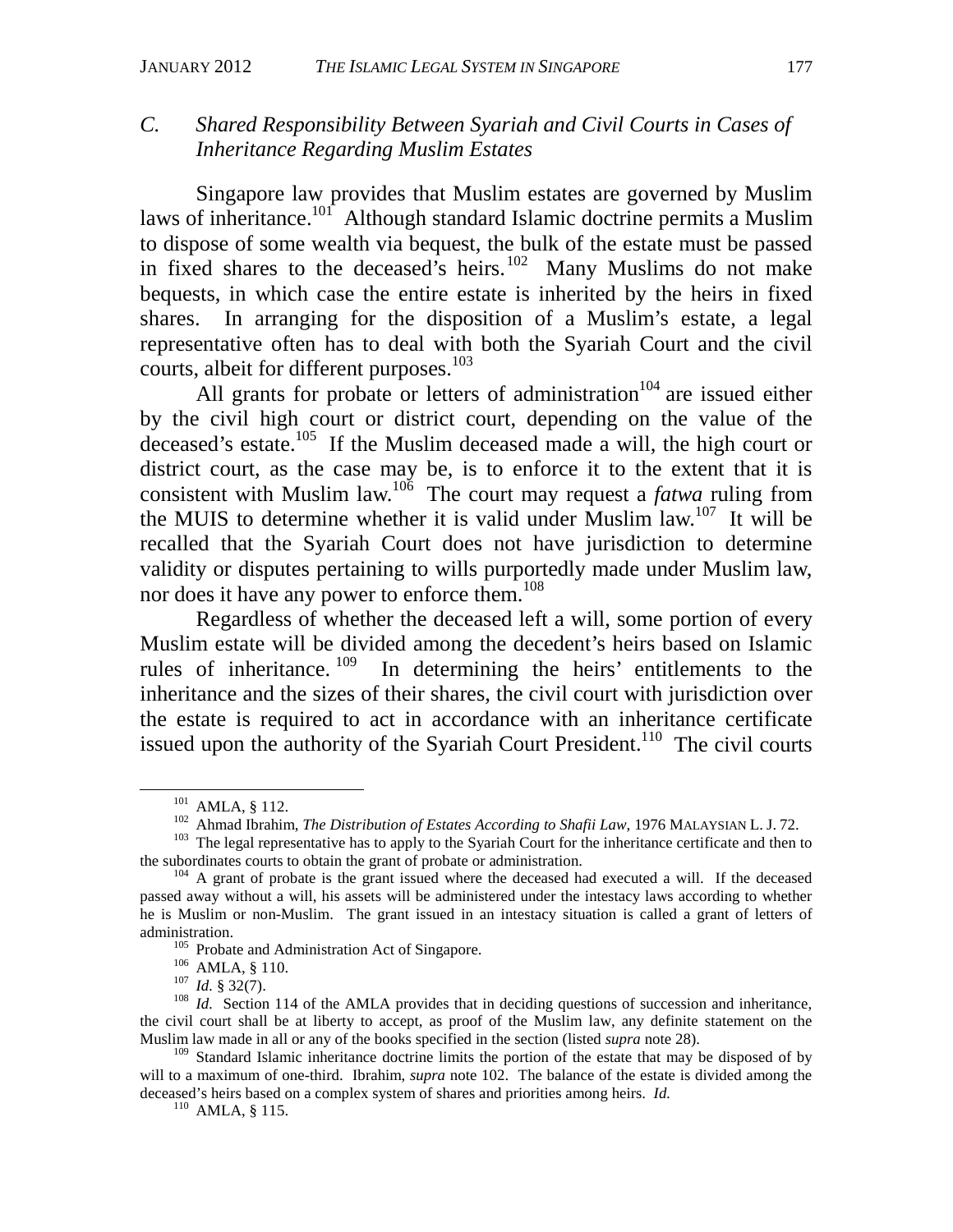are required to obtain such a certificate as a prerequisite to issuing the grant of probate or letters of administration for the estate of a deceased Muslim. There is no known decision of the civil courts questioning the distribution specified in the inheritance certificate. In the absence of allegations of fraud or mistake, it can be assumed that the civil courts will accept the distribution specified in the inheritance certificate.

# VI. PERSONNEL OF THE SYARIAH COURT

### *A. Syariah Court Presidents*

The judge who presides in the Syariah Court is the President of the Court.<sup>111</sup> The President of the Syariah Court is appointed by the President of Singapore.<sup>112</sup> The selection of the Syariah Court President is a sensitive issue because the community looks up to the appointee as someone who is well-versed in Muslim principles, of high moral standing, and familiar with national policy. By virtue of his office, he would be regarded as one of the most authoritative figures on Muslim law in Singapore. At present, there are two full-time presidents, with one holding the position of senior president.<sup>113</sup> The need for additional judges is filled through the appointment of *ad hoc* presidents who have the same powers and exercise the same functions as President of the Syariah Court.<sup>114</sup> The current judges who serve as *ad hoc* presidents consist of district judges from the civil courts and senior legal officers who are Muslims.

In the past, the presidents of the Syariah Court were always figures with religious training. In the mid-1990s, however, a civil-trained lawyer was seconded from the public sector to become one of the presidents of the Syariah Court. Since then, several civil-trained legal service officers have been appointed either as full-time or *ad hoc* presidents. The appointments thus far have tried to ensure that presidents have both a grasp of Islamic principles as well as a grasp of national policy, but identifying individuals who are comfortable and qualified in both the Islamic and secular laws has proved challenging.<sup>115</sup>

The Muslim community has gradually become used to the practice of having Syariah Court presidents who are not religiously trained. However,

<sup>&</sup>lt;sup>111</sup> *Id.* § 34A(2).<br><sup>112</sup> *Id.* § 34A(1).<br><sup>113</sup> *Id.* § 34A.<br><sup>114</sup> *Id.* §§ 34A(4)-(5).<br><sup>115</sup> In 2010, a president who held both religious qualification as well as a masters degree in law from Columbia University was appointed.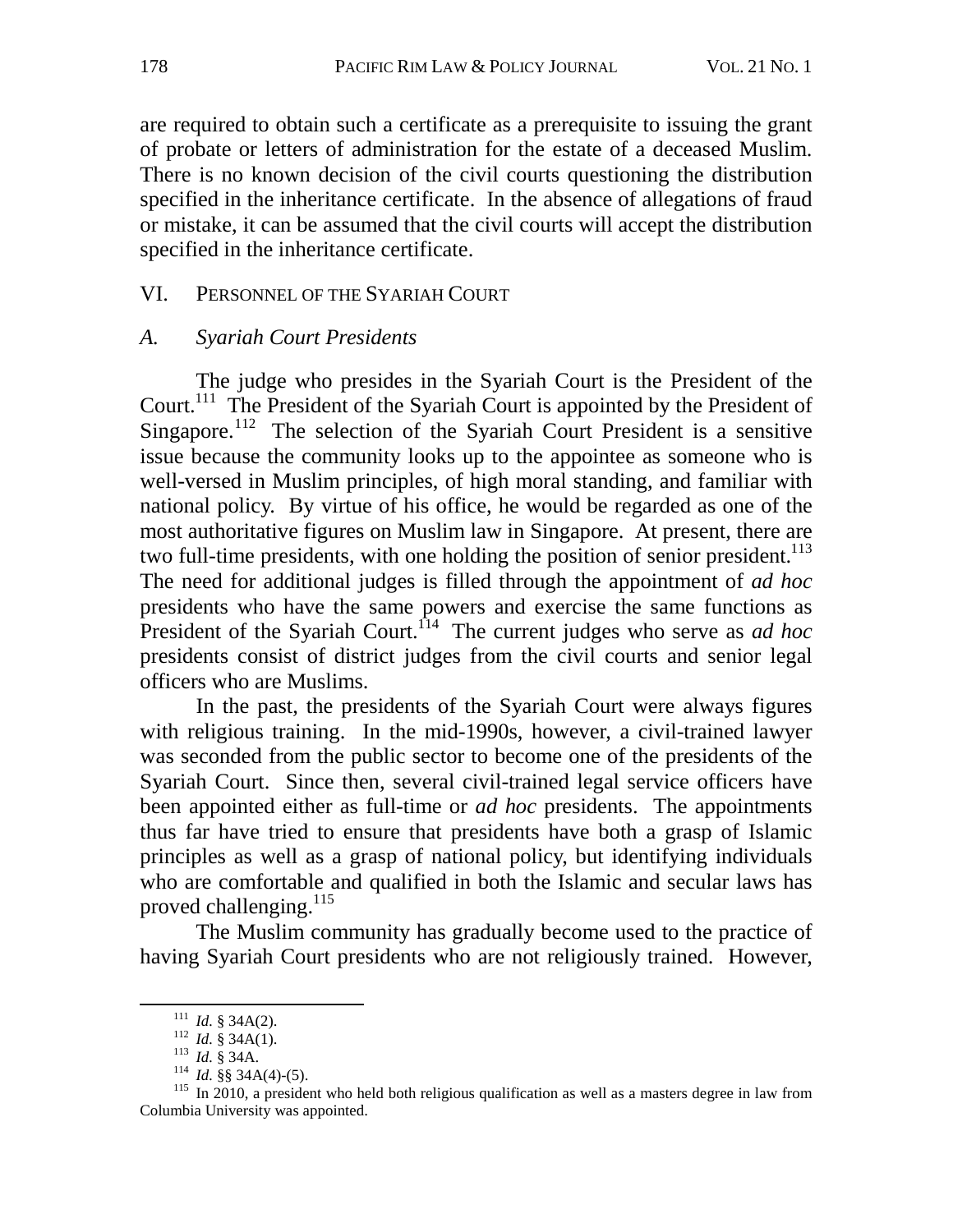there has never been a situation where at least one Syariah Court president is not religiously trained. It remains to be seen, however, whether someone without religious training will be appointed to the position of senior president.

# *B. Registrar of Syariah Court*

The senior president is the head of the Syariah Court and is empowered to issue directives relating to the administration of the Syariah Court as he thinks fit.<sup>116</sup> In 1999, however, the office of Syariah Court Registrar was created as a part of a far-reaching reform of the court.<sup>117</sup> The Registrar performs functions similar to those of registrars in the civil courts in managing administrative aspects of the judicial process. The powers and duties of the Registrar are set out in various parts of the Muslim Marriage and Divorce Rules, the subsidiary legislation to the AMLA. The Registrar conducts all pre-trial conferences and issues orders and directions for the smooth running of the proceedings. $118$  The Registrar directs the filing of affidavits, fixes the dates for hearings, and can even make a decree of divorce where parties consent to the divorce.<sup>119</sup> Appeals from a decision of the Registrar are heard by the president of the Syariah Court.<sup>120</sup> This procedure obviates the need to convene an Appeal Board hearing, which in the past was required in appeals on all matters arising from the Syariah Court, both substantive and procedural. $^{121}$ 

There have been three Registrars so far. The first was a district judge on secondment from the subordinate courts who was succeeded by a lawyer from private practice. The current Registrar is a woman who served for many years in the Singapore Legal Service.

# *C. Mediators and Hakams*

Proceedings in the Syariah Court often involve the use of a mediator and *hakam* (arbitrator).<sup>122</sup> The involvement of hakams has its roots in

 <sup>116</sup> AMLA, § 34(7). 117 Act No. 20/1999; *see* AMLA. 118 MUSLIM MARRIAGE AND DIVORCE RULES, Rule 22 (whereby the Registrar may issue any order or direction for the expiations disposal of the court proceedings).

 $119$  Rule 26(2) of the Muslim Marriage and Divorce Rules, however, prohibits the Registrar from making a decree of divorce and any order pursuant to divorce where the divorce by three *talak* or the *third talak.* <sup>120</sup> MUSLIM MARRIAGE AND DIVORCE RULES, Rule 38(1).

<sup>&</sup>lt;sup>121</sup> *Id.* 38(4) (stipulating that this appeal shall be heard by the president of Syariah Court). <sup>122</sup> AMLA, § 50.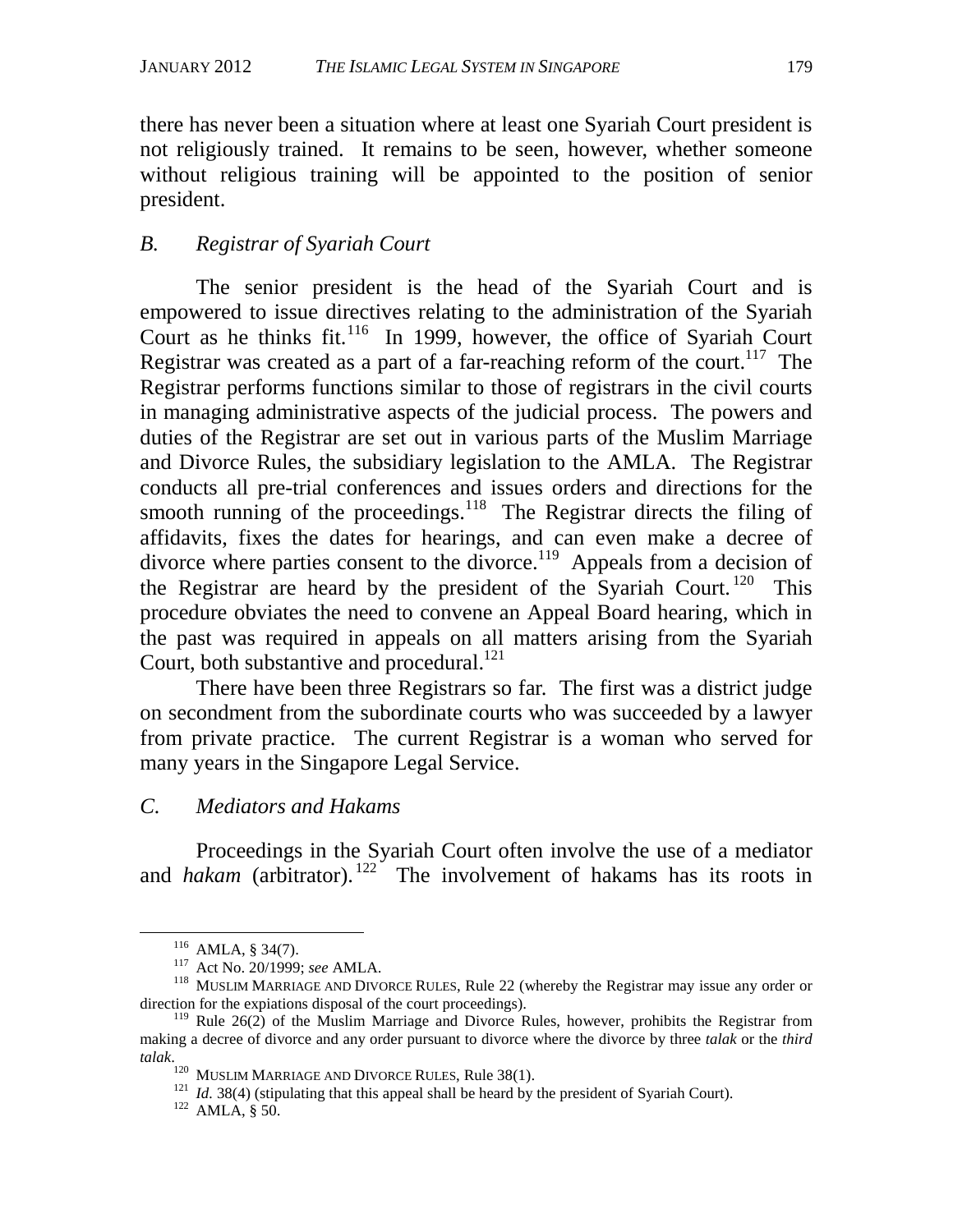Islamic law.<sup>123</sup> *Hakams* have certain powers that mediators do not.<sup>124</sup> While *ad hoc* mediators had been used earlier, it was only after the 1999 amendments that the mediator scheme was fully institutionalized.<sup>125</sup> Currently all parties to matrimonial actions are required to undergo mediation before the case proceeds to a hearing.<sup>126</sup>

Based on the profile of all the mediators that have been appointed in the Syariah Court, it would appear that all mediators must possess, at a minimum, either a law degree or a degree from a recognized Islamic institution. At mediation, parties seek a resolution of the divorce itself as well as the ancillary issues of custody, care, control, and access to children and division of matrimonial assets.<sup>127</sup> The use of mediation has helped clear a significant number of cases in the Syariah Court and freed up valuable court resources.<sup>128</sup>

If parties are unable during mediation to agree on a divorce, and if the wife has not adduced sufficient proof to entitle her to a divorce, the court can direct the parties to appoint a figure known locally as a *hakam*. <sup>129</sup> Alternatively, parties can consent to the appointment of *hakam* at an early stage, obviating the need to undergo a full-blown trial.<sup>130</sup> Although Section 50(2) of the AMLA stipulates that in appointing a *hakam* the court shall, where possible, give preference to close relatives of the parties who have knowledge of the circumstances of the case, 131 in practice *hakam* are appointed from a list kept by the Syariah Court. Men are selected for the position because of their high standing in the Muslim community. The *hakam's* role is to assess whether the marriage is capable of reconciliation.<sup>132</sup> If the *hakam*, after meeting with the parties, find that a state of irreconcilable break-up (Malay: *syiqaq*) exists, they will recommend to the court that a

<sup>&</sup>lt;sup>123</sup> VIRGINIA MACKEY, PUNISHMENT IN THE SCRIPTURE AND TRADITION OF JUDAISM, CHRISTIANITY, AND ISLAM 23, 60 (James M. Day & William S. Laufer eds., 1987).

<sup>&</sup>lt;sup>124</sup> AHMAD IBRAHIM, FAMILY LAW IN MALAYSIA 241 (3d ed. 1997).<br>
<sup>125</sup> AMLA, § 50.<br>
<sup>126</sup> Id.<br>
<sup>127</sup> SYARIAH COURT OF SINGAPORE, http://app.syariahcourt.gov.sg/syariah/front-<br>
end/SYCHome E.aspx (last visited Sept. 11, 201

 $^{128}$  Speech by Syariah Court President at the Syariah Court Eid celebrations on Sept. 17, 2011 at the Ministry of Community Development, Youth and Sports Building.<br><sup>129</sup> AMLA, § 50.

<sup>&</sup>lt;sup>130</sup> In *Rosiah Binte Mohd Noor v. Ng Phuay Chi Irwan Ng Bin Abdullah* (Appeal Board No. 47/1995), the Appeal Board stated that the *hakam*'s role is one of the middle man who is trusted and accepted by both the parties and is to mediate between two parties and attempt a reconciliation. If unsuccessful, he is then to assist the court by paving the way for the court to make such orders or decree as specified in Section 50 of the AMLA. *Id.*<br><sup>131</sup> AMLA, § 50(3).<br><sup>132</sup> *Id.* § 50(7).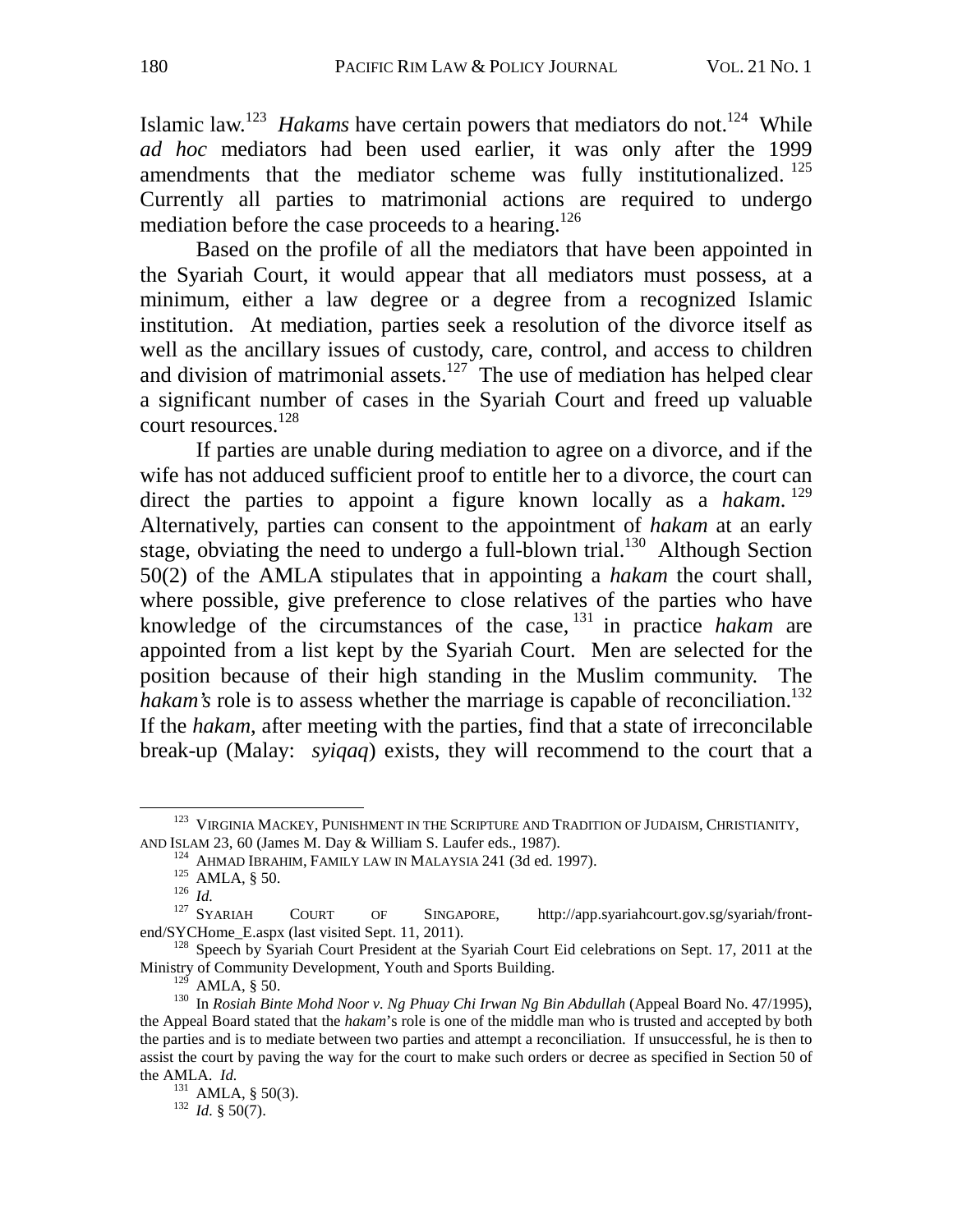divorce by *talak* be decreed.133 The *hakam* is not vested with the power to determine ancillary issues, $134$  which remains with the president in charge of the divorce hearing. The *hakam* process is thus extremely valuable for women who want to get out of the marriage but are not able to persuade their husbands to pronounce a divorce (Malay: *talak)*, are not entitled to a judicial dissolution of the marriage (Malay: *taklik* or *fasakh*) and are not able to acquire a divorce by offering redemption (Malay: *tebus talak).* 

### *D. Lawyers Appearing at Syariah Court*

Parties to cases before the Syariah Court may appear on their own or through lawyers. 135 All lawyers who are advocates or solicitors of the Supreme Court of Singapore may practice before the Syariah Court.<sup>136</sup> Lawyers need not be Muslims or have training in Islamic law to appear before the Syariah Court.<sup>137</sup> In all the years the AMLA has been in existence, there has never been a specialized course on Muslim personal law at any Singaporean university. There are courses and modules on Islamic finance and banking, and in 2011, one local university will begin offering a Masters program in this subject.<sup>138</sup> Materials on the applicability of Muslim law in Singapore are included in practice materials for prospective lawyers, but the subject is not tested on the lawyers' qualifying exam.<sup>139</sup> So long as there is no requirement for Syariah Court practitioners to possess any special Islamic law qualifications, it is the responsibility of lawyers themselves to ensure that they are adequately equipped to handle cases involving Islamic law. The norm for most lawyers is to engage in self-study, attend a diploma course in Muslim laws of marriage and divorce, $140$  or to seek guidance from more seasoned practitioners.<sup>141</sup>

<sup>&</sup>lt;sup>133</sup> *Id.* § 50.<br><sup>134</sup> *Rosiah Binte Mohd Noor* (Appeal Board No. 47/1995).<br><sup>135</sup> *AMLA*, § 39.<br><sup>136</sup> *Id.* ("[E]very party to any proceedings shall appear in person or by advocate and solicitor or by an<br>agent, generally

Jammal Mahammath v. Zarina Abdul Majid (Appeal Board No. 17/2008) (rejecting the argument by the appellant counsel on the issue of competency in the principles of Islamic law on divorce of the non-<br>Muslim counsel who had represented the appellant at the hearing below).

<sup>&</sup>lt;sup>138</sup> It is the Singapore Management University, which offers a Masters of Law in Islamic Finance and Banking.

 $139$  The Board of Legal Education ("BLE"), the predecessor to the newly created Singapore Institute of Legal Education ("SILE"), did not offer any electives or modules on Islamic Law. The author was a tutor at the BLE and he is currently a teaching fellow of the SILE.<br><sup>140</sup> There have been tie-ups between Muslim organizations like "*Darul Arqam*" (Muslim Converts'

Association of Singapore), Perdaus, and Jamiyah with Islamic universities overseas on the running of parttime courses on Islamic law. An example is the Diploma in Shariah Law & Practice offered by Centre for Islamic Management Studies (set up by "*Darul Arqam'*), in collaboration with International Islamic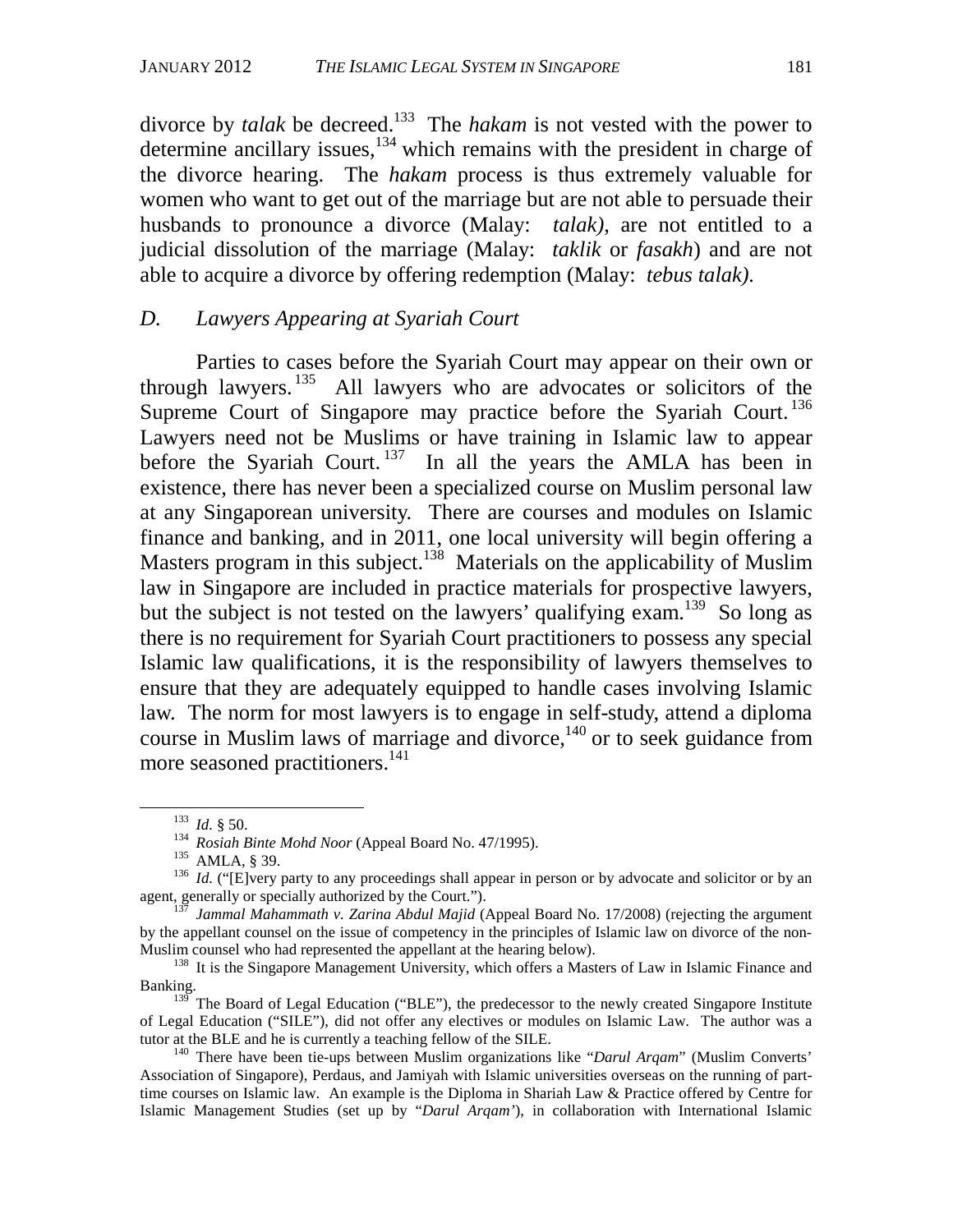Notwithstanding the diligence of most lawyers appearing before the Syariah Courts, one finds in some Appeal Board judgments the observation that some lawyers are raising arguments that have no basis in Islamic law or are not consistent with Islamic law principles.<sup>142</sup> Lawyers also sometimes fail to raise issues that are relevant to the case.<sup>143</sup> It remains to be seen whether the Singapore Institute of Legal Education, which took over the training of lawyers in 2011, will require more formalized training in Islamic law.

Even if some lawyers have demonstrated less familiarity with Islamic law than might be desired they represent a minority, and the lawyers who practice in the Syariah Court have contributed to its development in various ways. Lawyers offered diverse recommendations at the Parliamentary Select Committee Hearing considering amendments to the AMLA in 1998.144 Subsequently, members of the Muslim Law Practice Committee ("MLPC") of the Law Society of Singapore helped draft practice forms used in implementing the 1999 amendments such as the case statement, Memorandum of Defense and Affidavits. At the reading of the 2008 AMLA (Amendments) Bill, the minister-in-charge of Muslim Affairs expressed

 $\overline{a}$ 

University Malaysia ("IIUM"). CENTRE FOR ISLAMIC MANAGEMENT STUDIES, www.cims.com.sg (last visited Sept. 11, 2011).

 $^{141}$  Since 2009, the Law Society of Singapore ("LSS") and Singapore Academy of Law ("SAL") have organized seminars and discussions on topics relating to Islamic law in Singapore. Examples include the "Evolution of Syariah Court Practice and Procedure on [September 29, 2009] and Development of Muslim Law in Singapore on November 14, 2011, by the LSS and Wills, Wealth Planning and Succession on November 21, 2011, at SAL. 142 In *Raja Jumira Binte Azwar v. Syed Iskandar Bin Hashim* (Appeal Board Case No. 21/2010), the

Appeal Board was faced with an issue of custody over an illegitimate child. The Appeal Board voiced out its disapproval over the lower court's approach in applying Section 114 of the Evidence Act (Chapter 97 revised edition 1997) which gave the father rights over the child on the grounds that if the child was born during the continuance of a valid marriage, then that child is deemed legitimate, as being against the principles of Islamic law. The Appeal Board made it clear that the Syariah Court must apply Islamic law and not the civil law, especially when it relates to a substantive matter and not simply one that concerns

<sup>&</sup>lt;sup>143</sup> For example, the practice of calculating the wife's *muta* (consolatory gift) based on a fixed amount per day of marriage and weighing it against the ability of the husband to pay, was introduced in Singapore several decades ago. Not many lawyers, however, know that this mode of calculation may be unique to Singapore and, based on the fact that the author was unable to find any reported decision on this mode of calculation in any other country, may not be practiced in any other country which applies Islamic law. Yet, there has not been any serious challenge to this method of calculation even though the Appeal Board has mentioned in one case that it was prepared to consider the wife's claim for *muta* of more than SGD \$700,000.00 (well beyond the fixed amount per day of marriage guideline), which while it may seem preposterous at first sight, would not have been unfair if she had proven more of her allegations. *See Daud Salim v. Hayati Atnawi* (Appeal Case No. 15/2001).<br><sup>144</sup> Report of the Select Committee on the Administration of Muslim Law Bill, presented to

Parliament on 10 February 1999.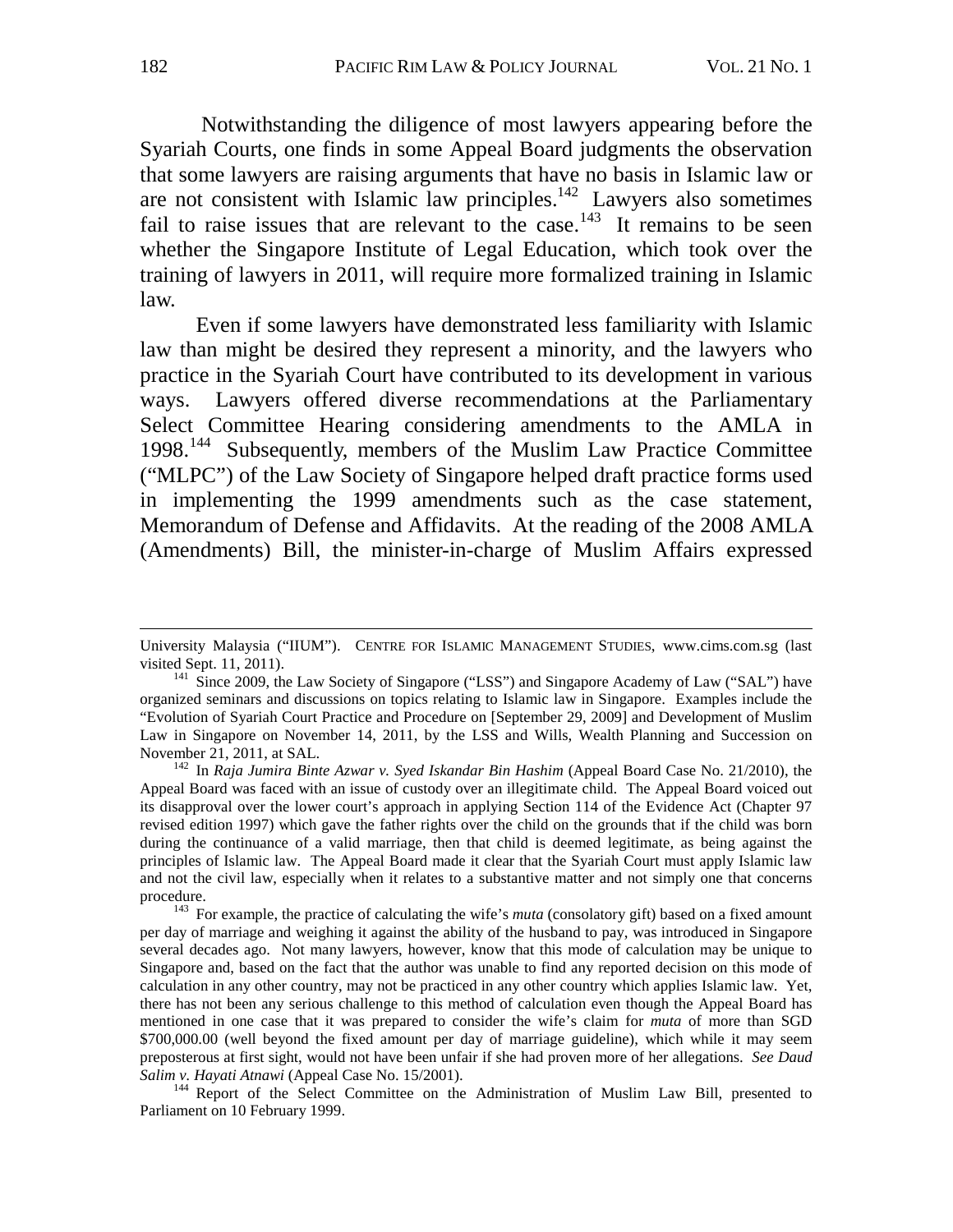gratitude to the MLPC for its comprehensive field study and recommendations on the enforcement of Syariah Court orders.<sup>145</sup>

### VII. REGISTRY OF MUSLIM MARRIAGES

Alongside the MUIS, the AMLA established the Registry of Muslim Marriages  $\overline{(ROMM)}$ .<sup>146</sup> The ROMM is headed by the Registrar of Muslim Marriages, who is appointed by the President of Singapore.<sup>147</sup> Its work is largely administrative—designed to register marriages solemnized under Muslim law in Singapore.<sup>148</sup>

Under the AMLA, as it was first drafted, all marriages solemnized under the Muslim law in Singapore were to be registered within seven days at the ROMM.<sup>149</sup> A 2008 amendment that went largely unnoticed removed the provision allowing the ROMM to register marriages between Muslims and so-called Kitabiyya or "People of the Book." (i.e., non-Muslims with a scripture).<sup>150</sup> As a result, the ROMM today possesses only jurisdiction to register marriages where both parties are Muslims,  $151$  whereas the secularbased Registry of Marriages possesses the jurisdiction to register all other marriages. When a Muslim chooses to marry a non-Muslim, this can only be done under the Women's Charter and AMLA is not applicable.<sup>152</sup>

<sup>&</sup>lt;sup>145</sup> Dr. Yaacob Ibrahim, Speech in Parliament at Second Reading of AMLA (Amendment) Bill (Nov.

<sup>17, 2008).&</sup>lt;br><sup>146</sup> AMLA, part IV.<br><sup>147</sup> *Id.* § 90(1) (stating that eligibility for appointment to the post of Registrar includes "any suitable" male Muslim of good character and of suitable attainments;" the post has always been held by someone with strong religious qualifications). 148 *Id.* part IV.

<sup>&</sup>lt;sup>149</sup> It should be noted that non-registration did not, however, render a Muslim marriage invalid. So long as a marriage fulfilled the mandatory Islamic law conditions of marriage, it was considered a valid marriage, whether or not it was registered. AMLA, § 109.

 $150$  In Singapore the "People of the Book"' are often identified specifically as persons whose ancestors belonged to a nation that followed either Christianity or Judaism at the time of the coming of the Prophet Muhammad. 151 AMLA, § 89. In *Zainudin Bin Mohamed v. Registrar of Muslim Marriages* (Appeal Case No.

<sup>19/1997),</sup> the appellants belonged to a sect known as the Ahmadiya and they sought to register their marriage at the ROMM. Their application was rejected as the Fatwa Committee of MUIS had issued a ruling dated June 23, 1969, that the followers of this sect were infidels and apostates. The Appeal Board held that the appellants cannot be defined as Muslims in light of this *fatwa* and upheld the decision of the ROMM. *Id.* <sup>152</sup> Apart from stating in Parliament that "this is because the Registrar of Muslim Marriages only

registers marriages where both parties are Muslims," no other reason was given for this. Dr. Yaacob Ibrahim, Minister-in-Charge of Muslim Affairs, Speech in Parliament at Second Reading of AMLA (Amendment) Bill (Nov. 17, 2008). Regardless of the motivation behind this amendment, there is administrative convenience in differentiating where parties should register their marriages, the Registry of Marriages or the Registry of Muslim Marriages. Furthermore, by not allowing a marriage between a Muslim and a *kitabiyyah* to be registered at the ROMM, the Syariah court is now freed of the obligation to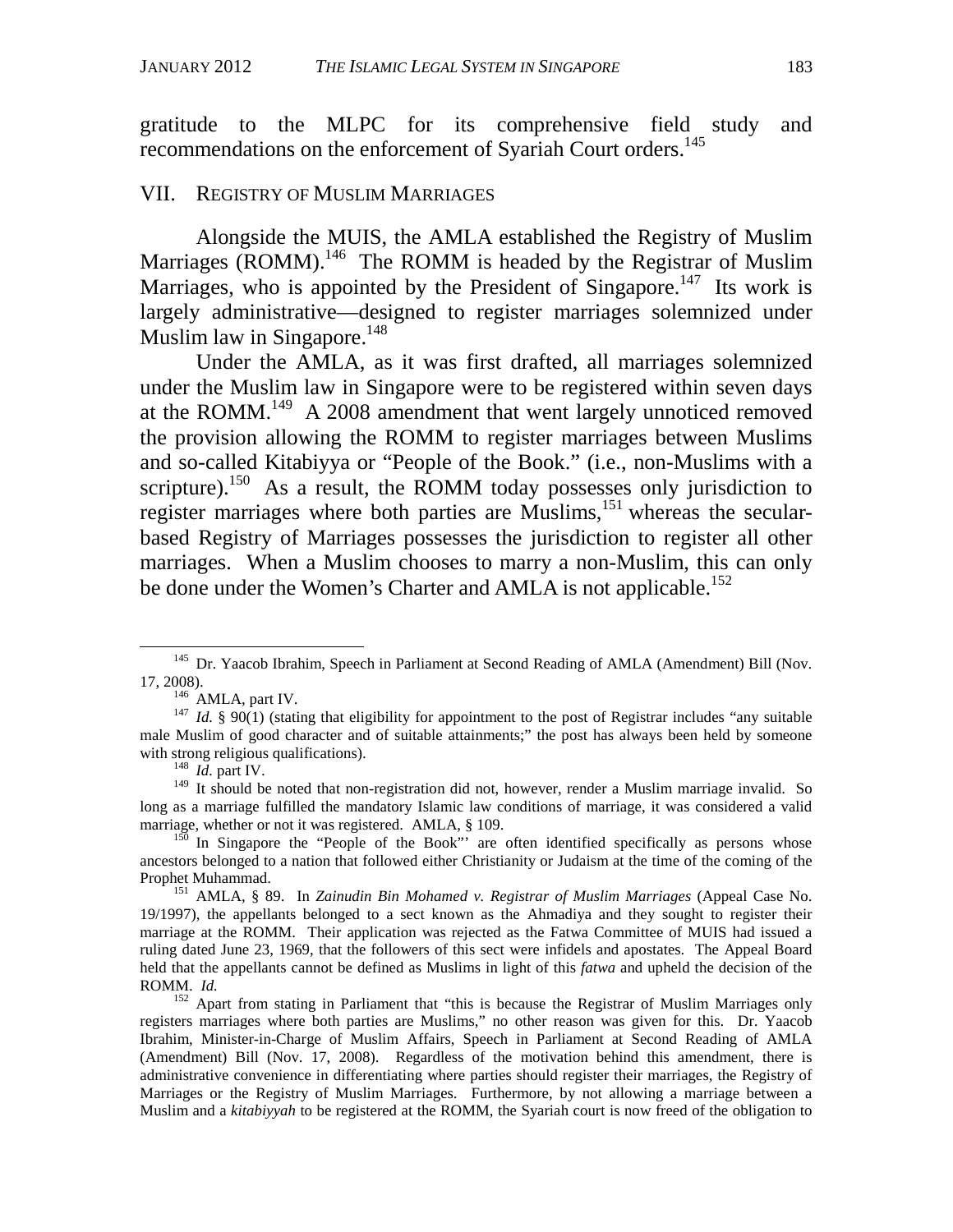The decisions of the ROMM are generally non-controversial. Most of the appeals from decisions of the ROMM involve challenges to a decision by the ROMM refusing to allow a polygamous marriage. In the rest of the appeals, it would be mainly for parties to register a marriage or revocation of divorce outside the statutory timelines. $153$ 

### VIII. THE APPEAL BOARD

An appeal from a decision of the Syariah Court or ROMM must be taken to the Appeal Board except for interlocutory matters that deal mainly with procedure or a preliminary issue.<sup>154</sup> The Appeal Board is "established" and administered by the MUIS, and the Board is located at the premises of the MUIS<sup>155</sup> rather than in the building that houses the Syariah court.<sup>156</sup>

The Appeal Board may confirm, reverse or vary the decision of the Syariah Court, exercise such powers or make such order as the Syariah Court could or ought to have made, order a retrial, or award costs as it thinks fit.157 In contrast to the uncertain situation before the 1999 Amendment to the Act, it is now clear that all decisions of the Syariah Court or the Appeal Board are final and conclusive, and no decision or order of either body can be challenged, appealed against, reviewed, quashed or called into question in any court, and may not be subject to certiorari, prohibition, mandamus, or injunction in any court on any account.<sup>158</sup> This enactment effectively ends the practice, frequent during the 1990s, of submitting applications to the

 $\overline{a}$ 

take a stand on the controversial question of whether such marriages are permitted under Islamic law. The ROMM had been forced to address this question in 1965 in *Abdul Razak v. Maria Menado*, MLJ [1965] xvi.<br><sup>153</sup> AMLA, § 103 (mandating that the marriage must be registered within seven days of its

solemnization, but that the ROMM may grant an extension of up to three months). In *Mazmarina bte Yusoff* (Appeal Case No. 38A/96), the Appeal Board allowed for the registration of marriage that was out of time but only after ascertaining that the marriage conditions had been validly complied with.

<sup>&</sup>lt;sup>154</sup> AMLA, §§ 55, 105. In *Jofri Bin Jaffar v. Norrashida Bte Jumadi* (Appeal Case No. 16/2011), the Appeal Board stated that while the circumstances where a party can appeal against a decision of the Syariah court are specifically provided for in Section 55(1) of the AMLA, there are no specific provisions for it to hear appeals arising out of interlocutory matters (in this instance, whether the legal representative was to be appointed on behalf of the litigant). The Appeal Board commented that unless the result is a substantial saving of time and expenditure, it is not desirable to allow an appeal on a matter that is interlocutory in

nature.<br><sup>155</sup> It is the author's view is that while in the past it was useful for the MUIS Appeal Board, as an oversight institution, to be separate from the Syariah Court, it is arguable that the MUIS Appeal Board should be housed in the same building as the Syariah Court where both can share resources as is the case with the Supreme Court of Singapore housing both the high court and court of appeal.<br><sup>156</sup> In December 2009, the Syariah Court moved from the Ministry of Community Development,

Youth and Sports on Thomson Road to a building in Lengkok, Bahru, which it shares with, among others, the Maintenance of Parents Tribunal.<br><sup>157</sup> AMLA, § 55(5).<br><sup>158</sup> *Id.* § 56A.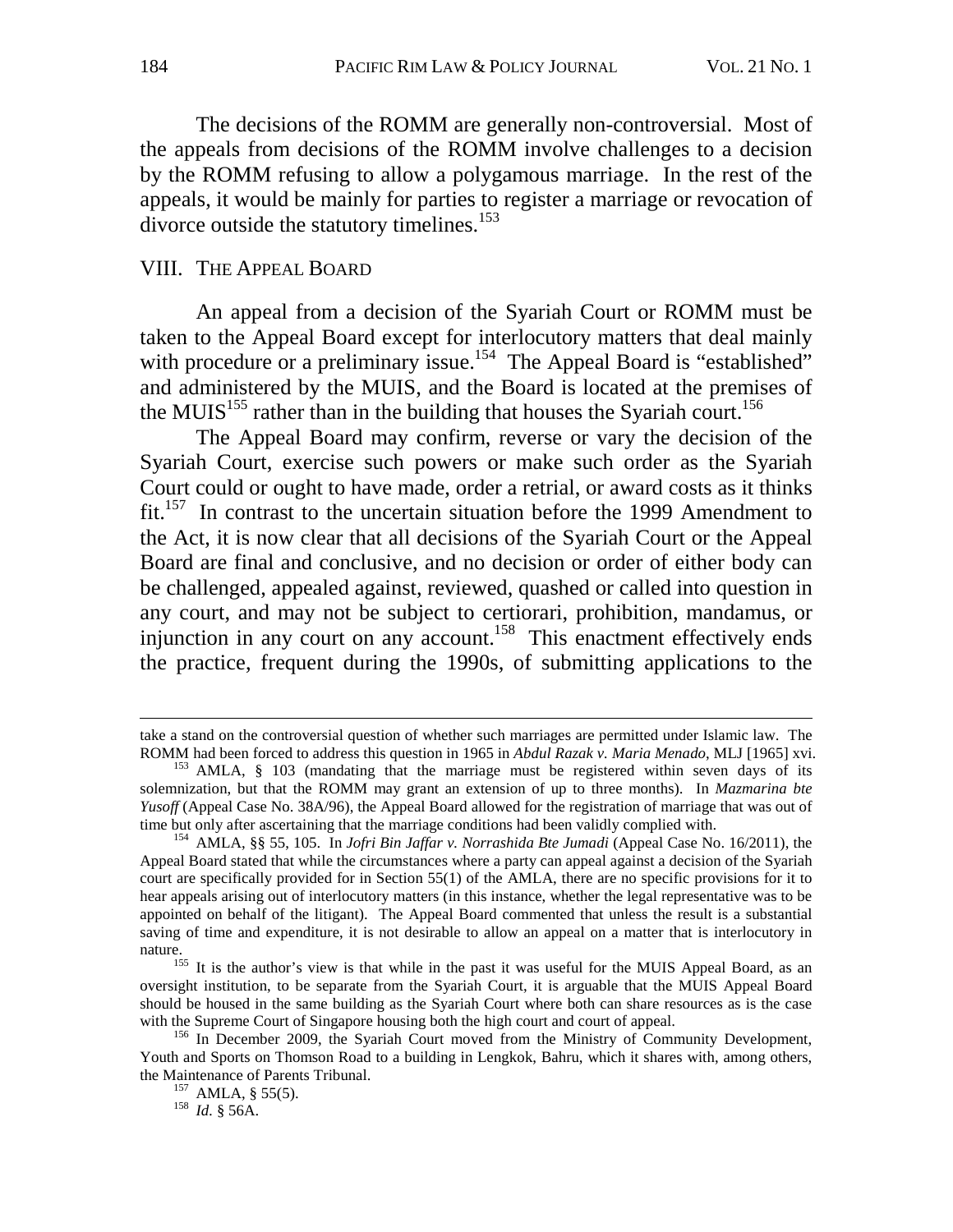high court for orders on custody and matrimonial property matters on which the Syariah Court had already ruled.<sup>159</sup>

The appointment of members to the Appeal Board panel is made by the President of Singapore, upon the advice of the MUIS.<sup>160</sup> The panel is made up of legal service officers, district court judges, senior lawyers and prominent religious leaders.  $^{161}$  By convention, a lawyer who is on the Appeal Board panel does not appear in the Syariah Court. As a consequence, the pool of lawyers who can be considered for appointment to the Appeal Board is small, and the lawyers who serve on the Appeal Board are often experts in fields other than Islamic law such as construction law, criminal law, or personal injury. The onus is therefore on the members of the Appeal Board to raise their level of competency. In 2007, the Appeal Board for the first time included women when three women—a district judge, a lawyer on a statutory board and a religious teacher—were appointed to the Board.

The *coram* of the Appeal Board consists of any three members of the panel one of whom serves as Chair.<sup>162</sup> New members of the Appeal Board are generally not assigned to serve as chair until they become familiar with the issues and procedures typically covered at Board hearings. Notably, to date none of the three women Board members have been nominated to chair an appeal hearing.  $163$  It will be interesting to see how the Muslim community reacts to a woman chairing an appeal if that were to happen.

### IX. PUBLICATION OF DECISIONS

There have been suggestions made, including within the Parliament, for broader publication of decisions of the Syariah Court and Appeal Board.<sup>164</sup> There is merit in the concern that the lack of commentary and discussions of Syariah Court and Appeal Board decisions has an adverse

 <sup>159</sup> *Salijah bte Ab Lateh v. Mohd Irwan Abdullah*, [1996] 1 SLR 63; *Muhd Munir v. Noor Hidah*, [1990] SLR 999.<br><sup>160</sup> AMLA, § 55(3) (the minimum number of members of the panel is seven. For the period from

January 1, 2010 to December 31, 2011, there were sixteen members, of whom four were women).<br><sup>161</sup> Of the current sixteen members, five are or were district judges, four lawyers, and seven religious

teachers.<br><sup>162</sup> AMLA, § 55(3).<br><sup>163</sup> At the session of the Committee on Elimination of Discrimination against Women in the U.N. General Assembly on July 22, 2011, a delegate from the MUIS highlighted that the enactment of a *fatwa* in 2006 allowing women to sit on the Appeal Board could be seen as "setting a tone" for the future. SINGAPORE SAYS GENDER EQUALITY CENTRAL TO COUNTRY'S PROMISING SOCIO-ECONOMIC GROWTH AS DELEGATION REPORTS ON IMPLEMENTATION OF WOMEN'S CONVENTION,

http://www.un.org/News/Press/docs/2011/wom1875.doc.htm (last visited Nov. 21, 2011).<br><sup>164</sup> Hawazi Daipi, Speech in Parliament at second reading of AMLA (Amendment) Bill (Nov. 17, 2008).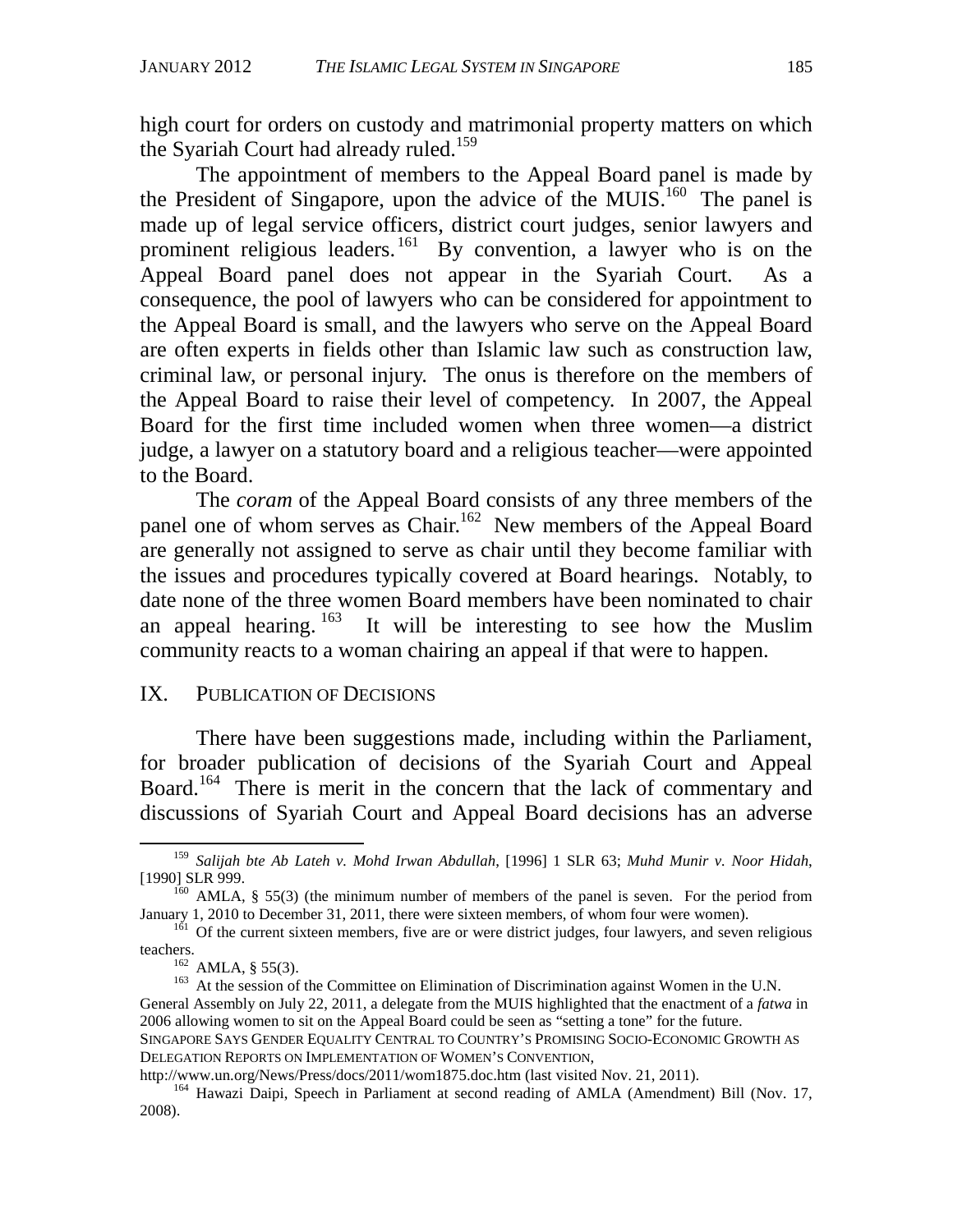effect on awareness of Islamic law in Singapore. As public interest in the issue grows it is to be hoped that the present situation in which only a small number of cases are posted on the Lawnet website will change. In addition to promoting greater awareness of Islamic law, broader publication of judgments and decisions will enhance the standing of the Syariah Court and Appeal Board, and should alleviate any skepticism regarding the qualifications of the presidents or members of the Appeal Board.

# *A. Other Issues*

While Singaporean Muslims are understandably proud of the country's Islamic institutions, they have also shown a desire to be included under some of the laws from which, as Muslims, they had previously been exempted. This can be seen in the call by Muslims for inclusion in the Human Organ Transplant Act ("HOTA"). With the amendment to HOTA in 2009, Muslims are treated like other adult Singaporeans in being covered unless they have chosen to opt out.<sup>165</sup>

Another set of issues concerns Islamic finance. The current trend is to resolve disputes through arbitration, and as yet there is no reported court decision on Islamic finance. However, based on the approach in past cases involving questions of Islamic law, it seems certain that when confronted with the issue civil courts will consider very carefully and give due weight to Islamic law principles in the context of other laws of the land.<sup>166</sup>

One complicated area for Singaporean Muslims is adoption. This is, however, an area where Singaporean Muslims have demonstrated a sense of pragmatism in harmonizing the civil laws with the Islamic laws. All applications for adoptions must be brought under the Adoption Act and fall within the jurisdiction of the civil courts (more precisely the family court).<sup>167</sup> Once the adoption is concluded, a new birth certificate without the names of

<sup>&</sup>lt;sup>165</sup> In 2008, the *fatwa* of the MUIS held that organ transplant and donation by the deceased is permissible in Islam and therefore Muslims could be included in HOTA. The Fatwa Committee, in coming to its decision, reviewed its own past *fatwas* (1973, 1986, 1995, 2003, and 2004) and the position adopted by other *fiqh* council in other countries and the opinions of internationally accepted scholars. In its *fatwa*, it added the recommendations that the relevant authorities should ensure an extensive public education on organ donation and HOTA and that each individual Muslim should receive information on how HOTA will apply to them. *See* MAJLIS UGAMA ISLAM SINGAPURA, http://www.muis.gov.sg/cms/index.aspx (last visited Aug. 9, 2011).

<sup>&</sup>lt;sup>166</sup> Shafeeq bin Salim Talib v. Fatimah bte Abud bin Taib, [2010] SGCA 11, the court of appeal stated obiter that if a Muslim married couple were to open a joint bank account, their relationship with the bank will be governed by the contractual documents applicable to the operation of that account, i.e., the general law and not Muslim law. But whether their legal relationship *inter se* is governed by Muslim law so as to affect the ownership of the account on the death of one of them for the purposes of the AMLA (inheritance) is a question that will have to be decided at another time in another case. 167 Adoption of Children Act, Ord. No. 13 of 1939.